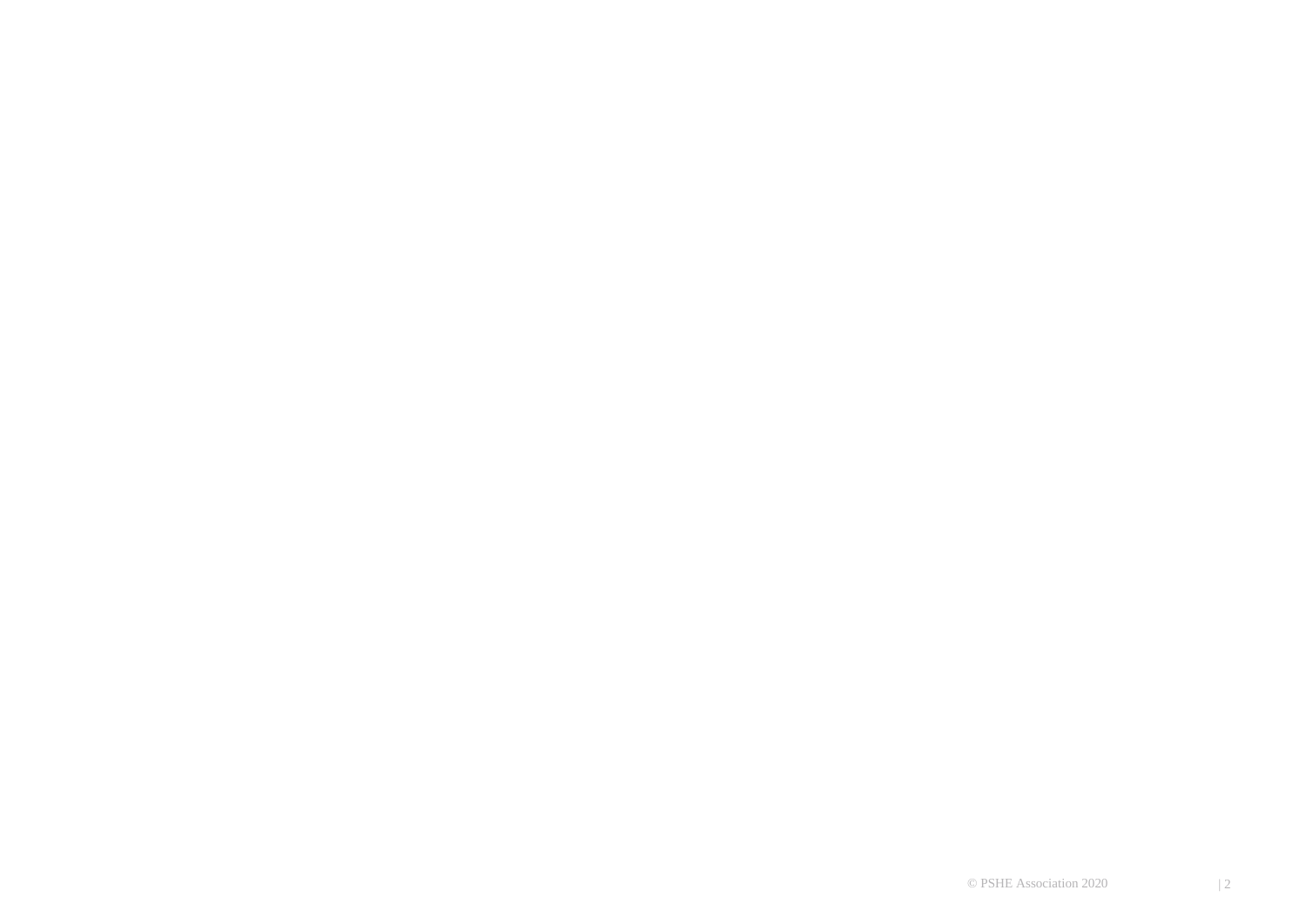# **KEY STAGE 1-2**

During key stages 1 and 2, PSHE education offers both explicit and implicit learning opportunities and experiences which reflect pupils' increasing independence and physical and social awareness, as they move through the primary phase. It builds on the skills that pupils started to acquire during the Early Years Foundation stage (EYFS) to develop effective relationships, assume greater personal responsibility and manage personal safety, including online. PSHE education helps pupils to manage the physical and emotional changes at puberty, introduces them to a wider world and enables them to make an active contribution to their communities.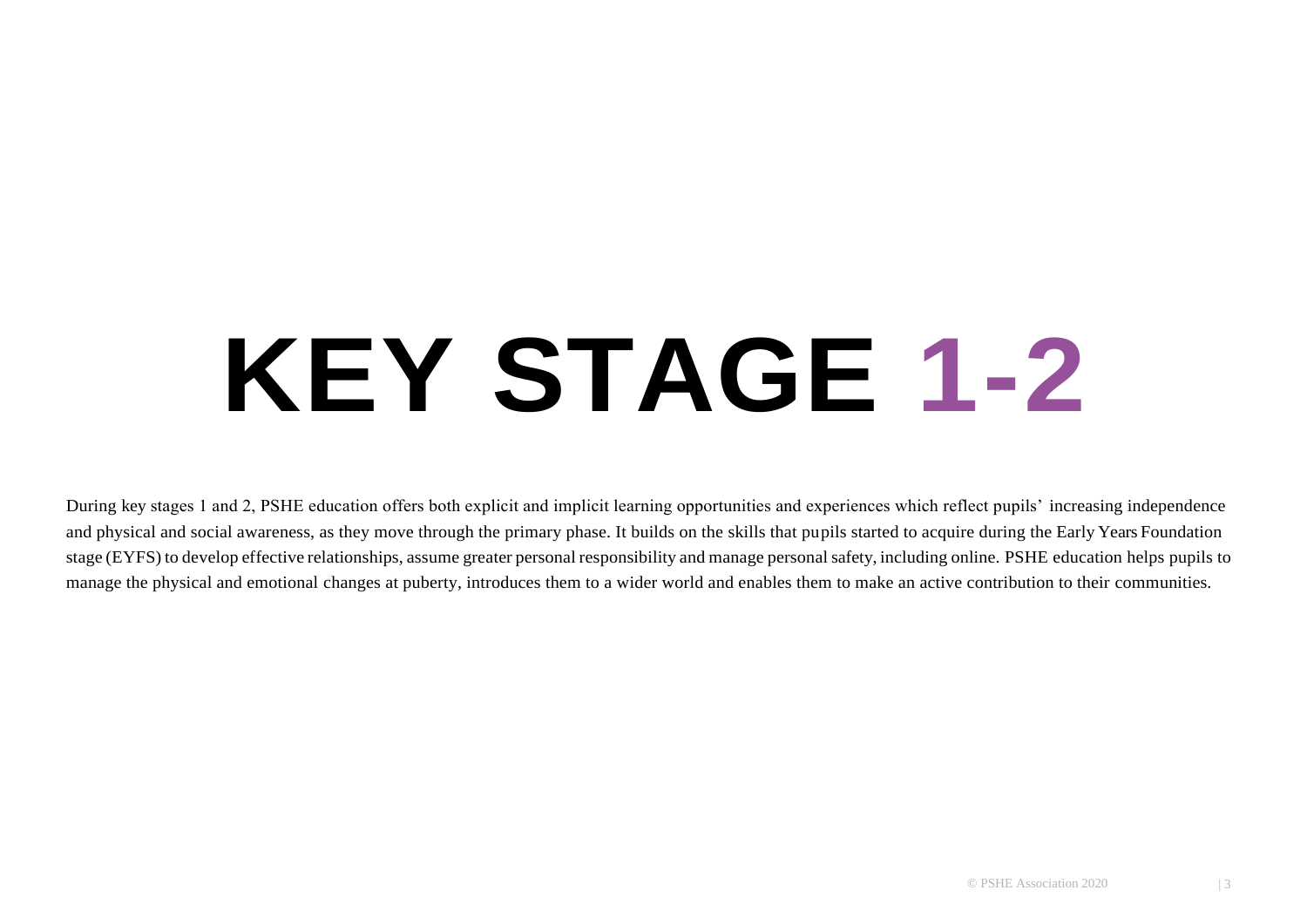#### **CORE THEME 1: HEALTH AND WELLBEING**

| KS1 Learning opportunities in Health and Wellbeing                                                                                         | KS2 Learning opportunities in Health and Wellbeing                                                                                                                                      |
|--------------------------------------------------------------------------------------------------------------------------------------------|-----------------------------------------------------------------------------------------------------------------------------------------------------------------------------------------|
| Year 2 Pupils Learn<br>Year 1 Pupils learn                                                                                                 | Year 3 Pupils learn<br>Year 4 Pupils Learn                                                                                                                                              |
| Healthy lifestyles (physical wellbeing)                                                                                                    |                                                                                                                                                                                         |
| H1. about what keeping healthy means; different ways to keep healthy                                                                       | H1. how to make informed decisions about health                                                                                                                                         |
| H2. about foods that support good health and the risks of eating too much sugar                                                            | H2. about the elements of a balanced, healthy lifestyle                                                                                                                                 |
| <b>H3.</b> about how physical activity helps us to stay healthy; and ways to be physically<br>active everyday                              | <b>H3.</b> about choices that support a healthy lifestyle, and recognise what might<br>influence these                                                                                  |
| H4. about why sleep is important and different ways to rest and relax                                                                      | H4. how to recognise that habits can have both positive and negative effects on a                                                                                                       |
| H5. simple hygiene routines that can stop germs from spreading                                                                             | healthy lifestyle                                                                                                                                                                       |
| H6. that medicines (including vaccinations and immunisations and those that support<br>allergic reactions) can help people to stay healthy | <b>H5.</b> about what good physical health means; how to recognise early signs of<br>physical illness                                                                                   |
| H7. about dental care and visiting the dentist; how to brush teeth correctly; food and<br>drink that support dental health                 | <b>H6.</b> about what constitutes a healthy diet; how to plan healthy meals; benefits to health<br>and wellbeing of eating nutritionally rich foods; risks associated with not eating a |
|                                                                                                                                            | healthy diet including obesity and tooth decay.                                                                                                                                         |
| H8. how to keep safe in the sun and protect skin from sun damage                                                                           | H7. how regular (daily/weekly) exercise benefits mental and physical health (e.g.                                                                                                       |
| H9. about different ways to learn and play; recognising the importance of knowing when                                                     | walking or cycling to school, daily active mile); recognise opportunities to be                                                                                                         |
| to take a break from time online or TV                                                                                                     | physically active and some of the risks associated with an inactive lifestyle                                                                                                           |
| <b>H10.</b> about the people who help us to stay physically healthy                                                                        | <b>H8.</b> about how sleep contributes to a healthy lifestyle; routines that support good                                                                                               |
|                                                                                                                                            | quality sleep; the effects of lack of sleep on the body, feelings, behaviour and ability<br>to learn                                                                                    |
|                                                                                                                                            | H9. that bacteria and viruses can affect health; how everyday hygiene routines can                                                                                                      |
|                                                                                                                                            | limit the spread of infection; the wider importance of personal hygiene and how to<br>maintain it                                                                                       |
|                                                                                                                                            | H10. how medicines, when used responsibly, contribute to health; that some diseases<br>can be prevented by vaccinations and immunisations; how allergies can be managed                 |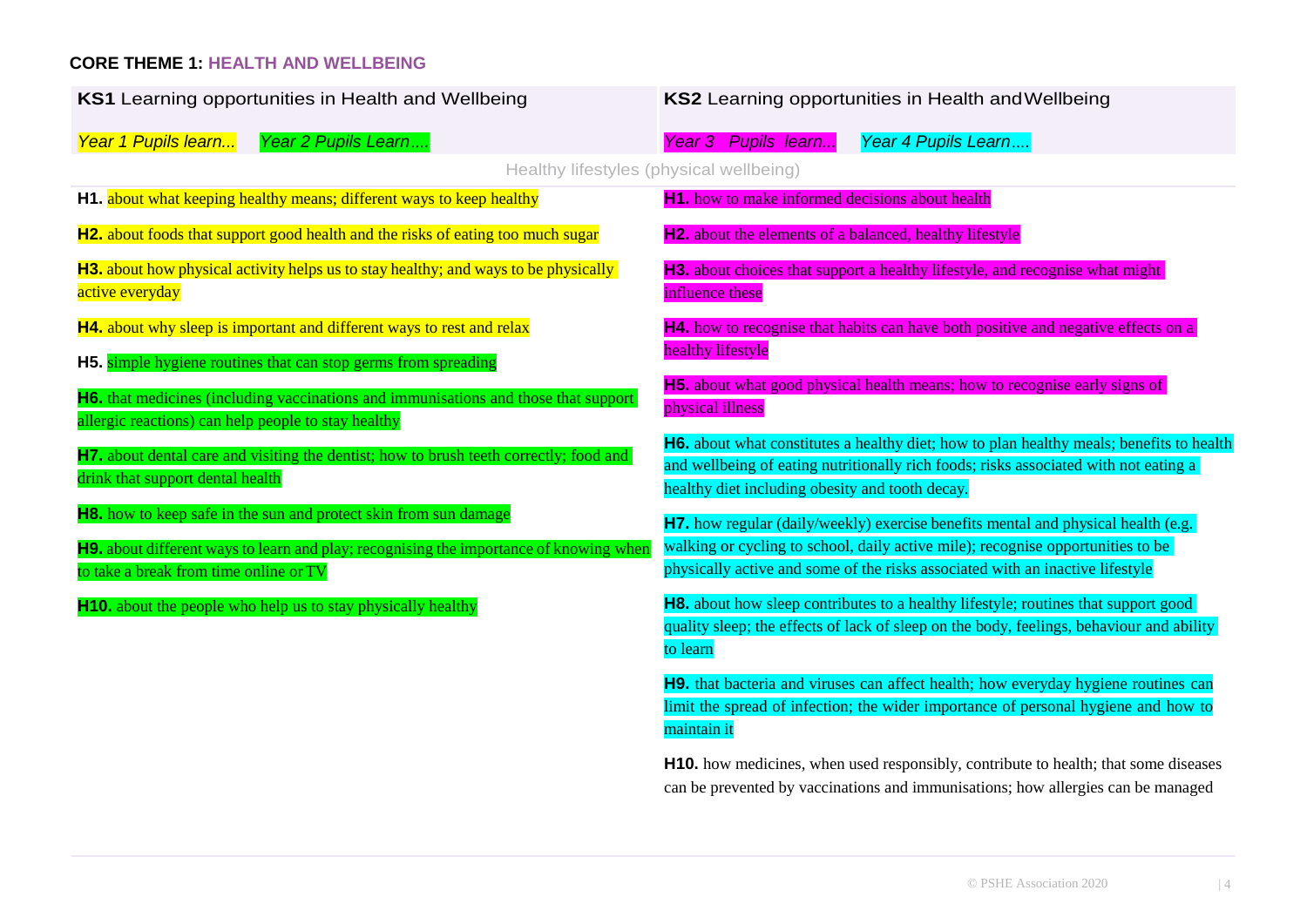|                                                                                                                                              | H11. how to maintain good oral hygiene (including correct brushing and flossing);<br>why regular visits to the dentist are essential; the impact of lifestyle choices on dental<br>care (e.g. sugar consumption/acidic drinks such as fruit juices, smoothies and fruit teas;<br>the effects of smoking) |
|----------------------------------------------------------------------------------------------------------------------------------------------|----------------------------------------------------------------------------------------------------------------------------------------------------------------------------------------------------------------------------------------------------------------------------------------------------------|
|                                                                                                                                              | <b>H12.</b> about the benefits of sun exposure and risks of overexposure; how to keep safe<br>from sun damage and sun/heat stroke and reduce the risk of skin cancer                                                                                                                                     |
|                                                                                                                                              | H13. about the benefits of the internet; the importance of balancing time online with<br>other activities; strategies for managing time online                                                                                                                                                           |
|                                                                                                                                              | H14. how and when to seek support, including which adults to speak to in and outside<br>school, if they are worried about their health                                                                                                                                                                   |
|                                                                                                                                              | Mental health                                                                                                                                                                                                                                                                                            |
| H11. about different feelings that humans can experience<br><b>H12.</b> how to recognise and name different feelings                         | <b>H15.</b> that mental health, just like physical health, is part of daily life; the<br>importance of taking care of mental health                                                                                                                                                                      |
| H13. how feelings can affect people's bodies and how they behave                                                                             | <b>H16.</b> about strategies and behaviours that support mental health $\equiv$ including how good<br>quality sleep, physical exercise/time outdoors, being involved in community groups,                                                                                                                |
| <b>H14.</b> how to recognise what others might be feeling                                                                                    | doing things for others, clubs, and activities, hobbies and spending time with family and<br>friends can support mental health and wellbeing                                                                                                                                                             |
| H15. to recognise that not everyone feels the same at the same time, or feels the same<br>about the same things                              | <b>H17.</b> to recognise that feelings can change over time and range in intensity                                                                                                                                                                                                                       |
| H16. about ways of sharing feelings; a range of words to describe feelings                                                                   | <b>H18.</b> about everyday things that affect feelings and the importance of expressing                                                                                                                                                                                                                  |
| H17. about things that help people feel good (e.g. playing outside, doing things they                                                        | feelings                                                                                                                                                                                                                                                                                                 |
| enjoy, spending time with family, getting enough sleep)                                                                                      | H19. a varied vocabulary to use when talking about feelings; about how to express<br>feelings in different ways;                                                                                                                                                                                         |
| H18. different things they can do to manage big feelings, to help calm themselves<br>down and/or change their mood when they don't feel good | H20. strategies to respond to feelings, including intense or conflicting feelings; how                                                                                                                                                                                                                   |
| <b>H19.</b> to recognise when they need help with feelings; that it is important to ask for                                                  | to manage and respond to feelings appropriately and proportionately in different<br>situations                                                                                                                                                                                                           |

help with feelings; and how to ask for it

to recognise what helps people to feel better

H20. about change and loss (including death); to identify feelings associated with this;

**H21.** to recognise warning signs about mental health and wellbeing and how to seek support for themselves and others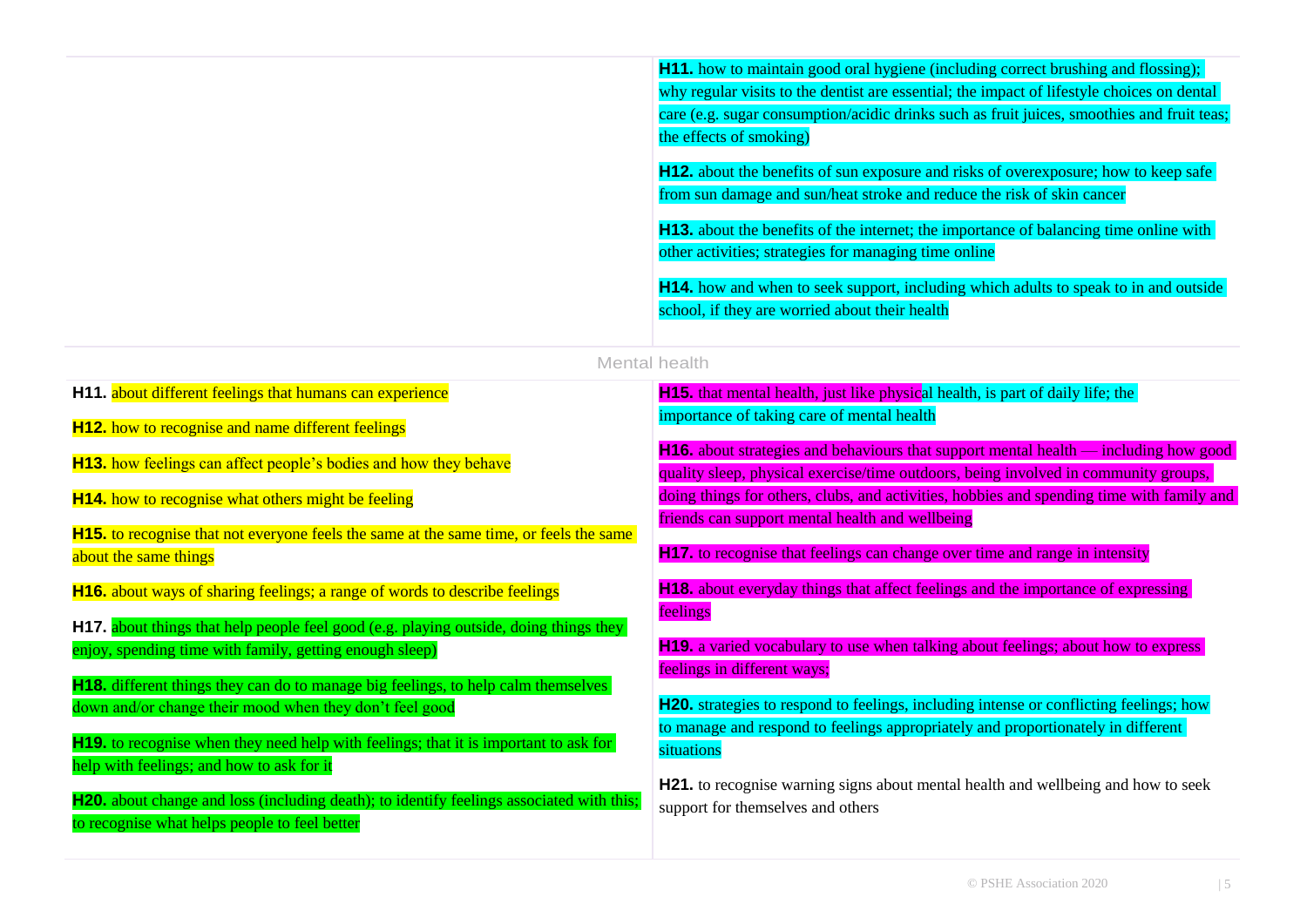**H22.** to recognise that anyone can experience mental ill health; that most difficulties can be resolved with help and support; and that it is important to discuss feelings with a trusted adult

**H23.** about change and loss, including death, and how these can affect feelings; ways of expressing and managing grief and bereavement

**H24.** problem-solving strategies for dealing with emotions, challenges and change, including the transition to new schools

Ourselves, growing and changing

**H21.** to recognise what makes them special

**H22.** to recognise the ways in which we are all unique

**H23.** to identify what they are good at, what they like and dislike

**H24.** how to manage when finding things difficult

**H25.** to name the main parts of the body including external genitalia (e.g. vulva, vagina, penis, testicles)

**H26.** about growing and changing from young to old and how people's needs change

**H27.** about preparing to move to a new class/year group

**H25.** about personal identity; what contributes to who we are (e.g. ethnicity, family, gender, faith, culture, hobbies, likes/dislikes)

**H26.** that for some people gender identity does not correspond with their biological sex

**H27.** to recognise their individuality and personal qualities

**H28.** to identify personal strengths, skills, achievements and interests and how these contribute to a sense of self-worth

**H29.** about how to manage setbacks/perceived failures, including how to re-frame unhelpful thinking

**H30.** to identify the external genitalia and internal reproductive organs in males and females and how the process of puberty relates to human reproduction

**H31.** about the physical and emotional changes that happen when approaching and during puberty (including menstruation, key facts about the menstrual cycle and menstrual wellbeing, erections and wet dreams)

**H32.** about how hygiene routines change during the time of puberty, the importance of keeping clean and how to maintain personal hygiene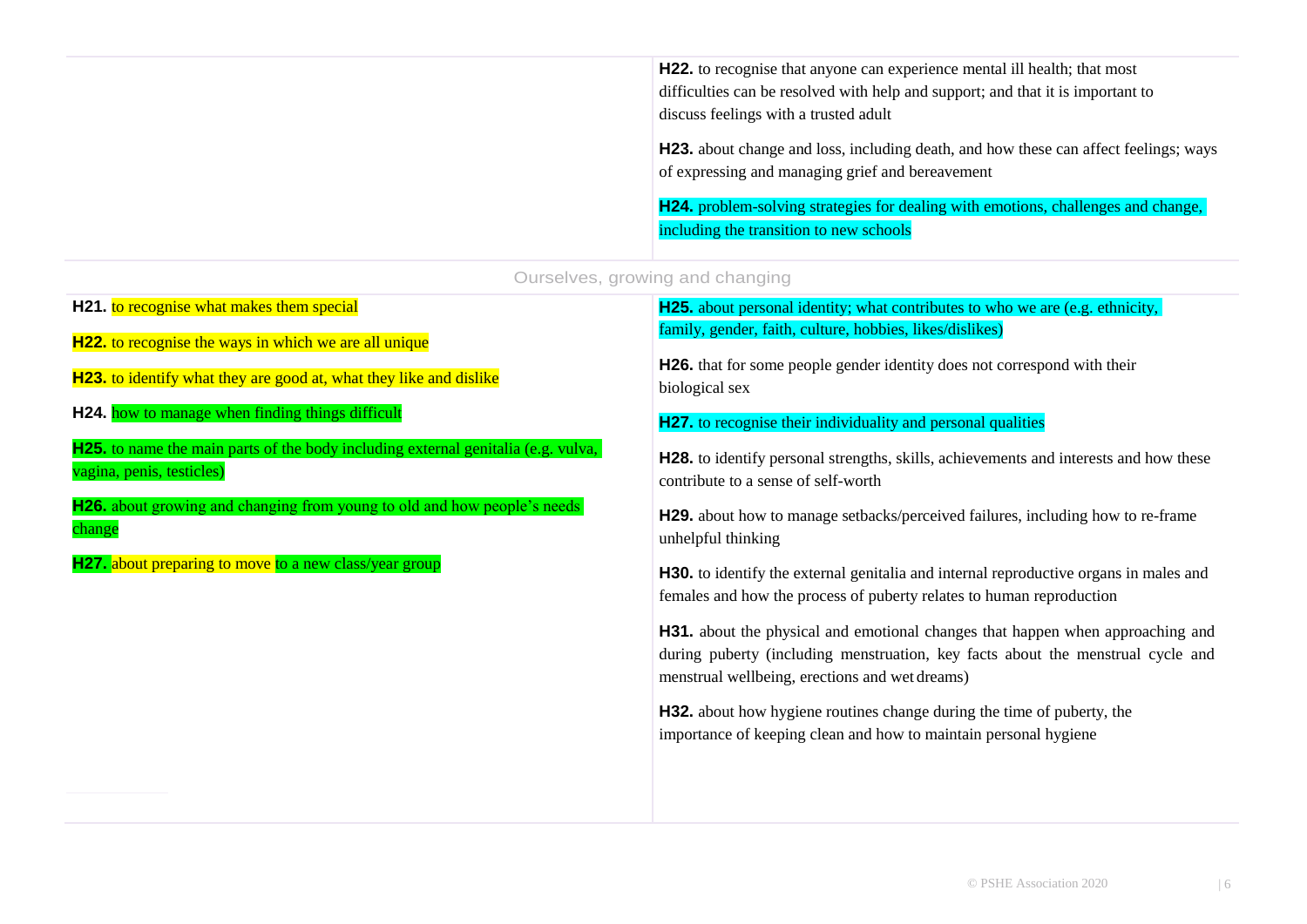| <b>H33.</b> about the processes of reproduction and birth as part of the human life cycle;<br>how babies are conceived and born (and that there are ways to prevent a baby being<br>made); how babies need to be cared for <sup>1</sup> |
|-----------------------------------------------------------------------------------------------------------------------------------------------------------------------------------------------------------------------------------------|
| <b>H34.</b> about where to get more information, help and advice about growing and<br>changing, especially about puberty                                                                                                                |
| <b>H35.</b> about the new opportunities and responsibilities that increasing independence<br>may bring                                                                                                                                  |
| <b>H36.</b> strategies to manage transitions between classes and key stages                                                                                                                                                             |

|  |  |  | Keeping safe |  |
|--|--|--|--------------|--|
|  |  |  |              |  |
|  |  |  |              |  |

| H28. about rules and age restrictions that keep us safe                                                                                                                                                                                                         | <b>H37.</b> reasons for following and complying with regulations and restrictions (including                                                                                                                                                                |
|-----------------------------------------------------------------------------------------------------------------------------------------------------------------------------------------------------------------------------------------------------------------|-------------------------------------------------------------------------------------------------------------------------------------------------------------------------------------------------------------------------------------------------------------|
| H29. to recognise risk in simple everyday situations and what action to take to<br>minimise harm                                                                                                                                                                | age restrictions); how they promote personal safety and wellbeing with reference to<br>social media, television programmes, films, games and online gaming                                                                                                  |
| H30. about how to keep safe at home (including around electrical appliances) and fire                                                                                                                                                                           | <b>H38.</b> how to predict, assess and manage risk in different situations                                                                                                                                                                                  |
| safety (e.g. not playing with matches and lighters)                                                                                                                                                                                                             | <b>H39.</b> about hazards (including fire risks) that may cause harm, injury or risk in the<br>home and what they can do reduce risks and keep safe                                                                                                         |
| H31. that household products (including medicines) can be harmful if not used correctly<br>H32. ways to keep safe in familiar and unfamiliar environments (e.g. beach,<br>shopping centre, park, swimming pool, on the street) and how to cross the road safely | <b>H40.</b> about the importance of taking medicines correctly and using household<br>products safely, (e.g. following instructions carefully)                                                                                                              |
| <b>H33.</b> about the people whose job it is to help keep us safe                                                                                                                                                                                               | H41. strategies for keeping safe in the local environment or unfamiliar places (rail,<br>water, road) and firework safety; safe use of digital devices when out and about                                                                                   |
| <b>H34.</b> basic rules to keep safe online, including what is meant by personal information<br>and what should be kept private; the importance of telling a trusted adult if they come<br>across something that scares them                                    | H42. about the importance of keeping personal information private; strategies for<br>keeping safe online, including how to manage requests for personal information or<br>images of themselves and others; what to do if frightened or worried by something |
| H35. about what to do if there is an accident and someone is hurt                                                                                                                                                                                               | seen or read online and how to report concerns, inappropriate content and contact                                                                                                                                                                           |
| H36. how to get help in an emergency (how to dial 999 and what to say)                                                                                                                                                                                          | <b>H43.</b> about what is meant by first aid; basic techniques for dealing with common<br>injuries <sup>2</sup>                                                                                                                                             |

<sup>1</sup> Pupils are often aware that sexual intercourse does not always result in a baby and they may already be aware of or have heard about some common methods of contraception (e.g. condoms, the contraceptive pill or avoiding sexual intercourse). A basic understanding of contraception can be taught at primary level. This may include basic information about common forms of contraception (for example, condoms and the contraceptive pill) and how these can prevent a baby being made. Schools will need to decide whether this is appropriate for their community and cohorts and consider how to approach this as part of Sex Education.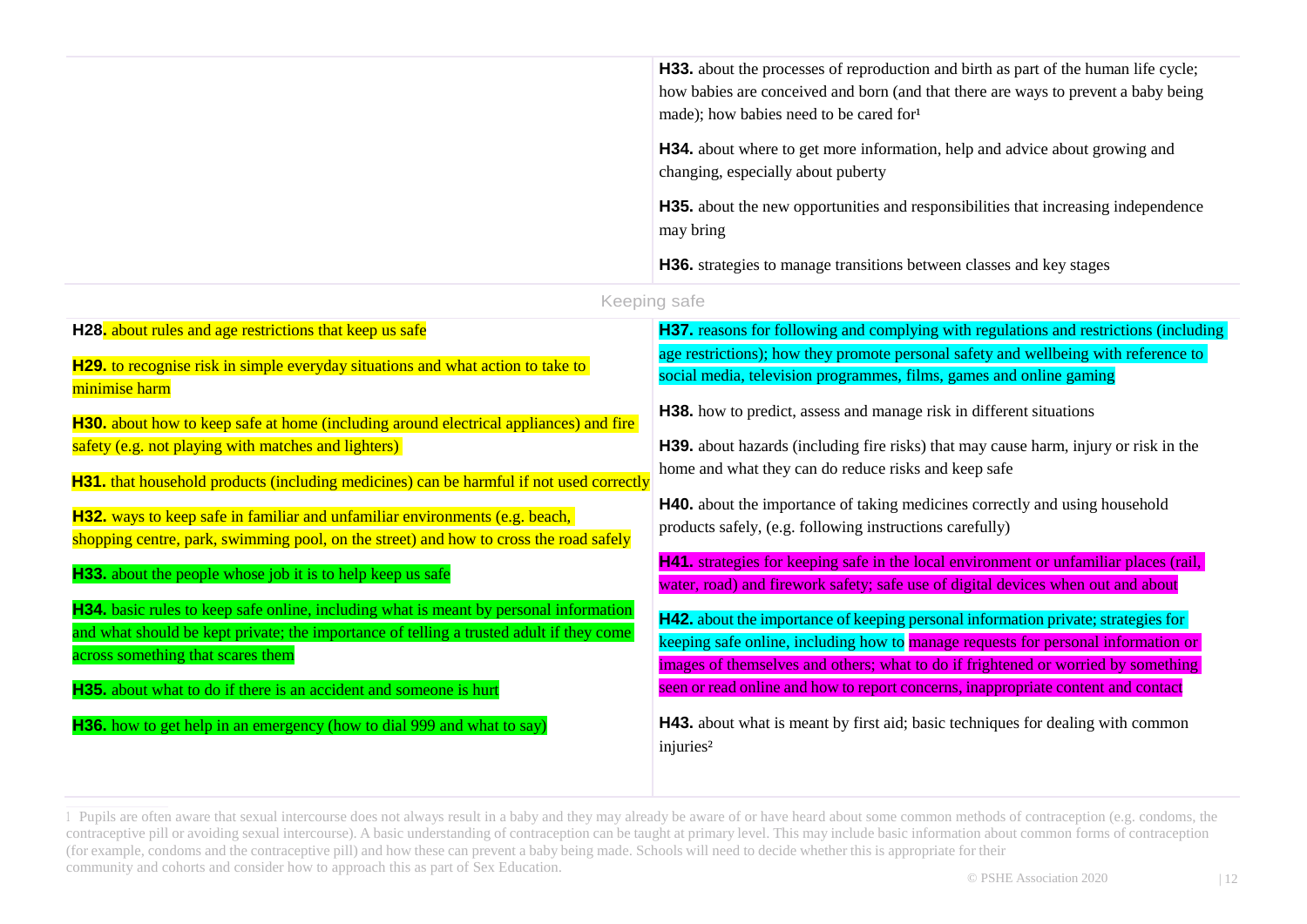| <b>H44.</b> how to respond and react in an emergency situation; how to identify situations<br>that may require the emergency services; know how to contact them and what to say<br><b>H45.</b> that female genital mutilation (FGM) is against British law, what to do and<br>whom to tell if they think they or someone they know might be at risk <sup>3</sup> |
|------------------------------------------------------------------------------------------------------------------------------------------------------------------------------------------------------------------------------------------------------------------------------------------------------------------------------------------------------------------|
| Drugs, alcohol and tobacco                                                                                                                                                                                                                                                                                                                                       |

| <b>H37.</b> about things that people can put into their body or on their skin; how these can | <b>H46.</b> about the risks and effects of legal drugs common to everyday life (e.g.                                                                                                                                                                             |
|----------------------------------------------------------------------------------------------|------------------------------------------------------------------------------------------------------------------------------------------------------------------------------------------------------------------------------------------------------------------|
| affect how people feel                                                                       | cigarettes, e-cigarettes/vaping, alcohol and medicines) and their impact on health;                                                                                                                                                                              |
|                                                                                              | recognise that drug use can become a habit which can be difficult to break                                                                                                                                                                                       |
|                                                                                              | <b>H47.</b> to recognise that there are laws surrounding the use of legal drugs and that some<br>drugs are illegal to own, use and give to others<br><b>H48.</b> about why people choose to use or not use drugs (including nicotine, alcohol<br>and medicines); |
|                                                                                              | <b>H49.</b> about the mixed messages in the media about drugs, including alcohol and<br>smoking/vaping                                                                                                                                                           |
|                                                                                              | <b>H50.</b> about the organisations that can support people concerning alcohol, tobacco and<br>nicotine or other drug use; people they can talk to if they have concerns                                                                                         |

<sup>2</sup> Common injuries might include bruises, scalds, burns, bleeds (cuts or nose bleeds). Schools might also choose to teach about how to manage asthma attacks, allergic reactions, a person who is choking or unresponsive. For head injuries, pupils should be taught to seek adult help immediately but not to attempt to move the person.

<sup>3</sup> Teaching about FGM could be included in units on health, keeping safe, safe relationships, privacy, body parts (including externalgenitalia).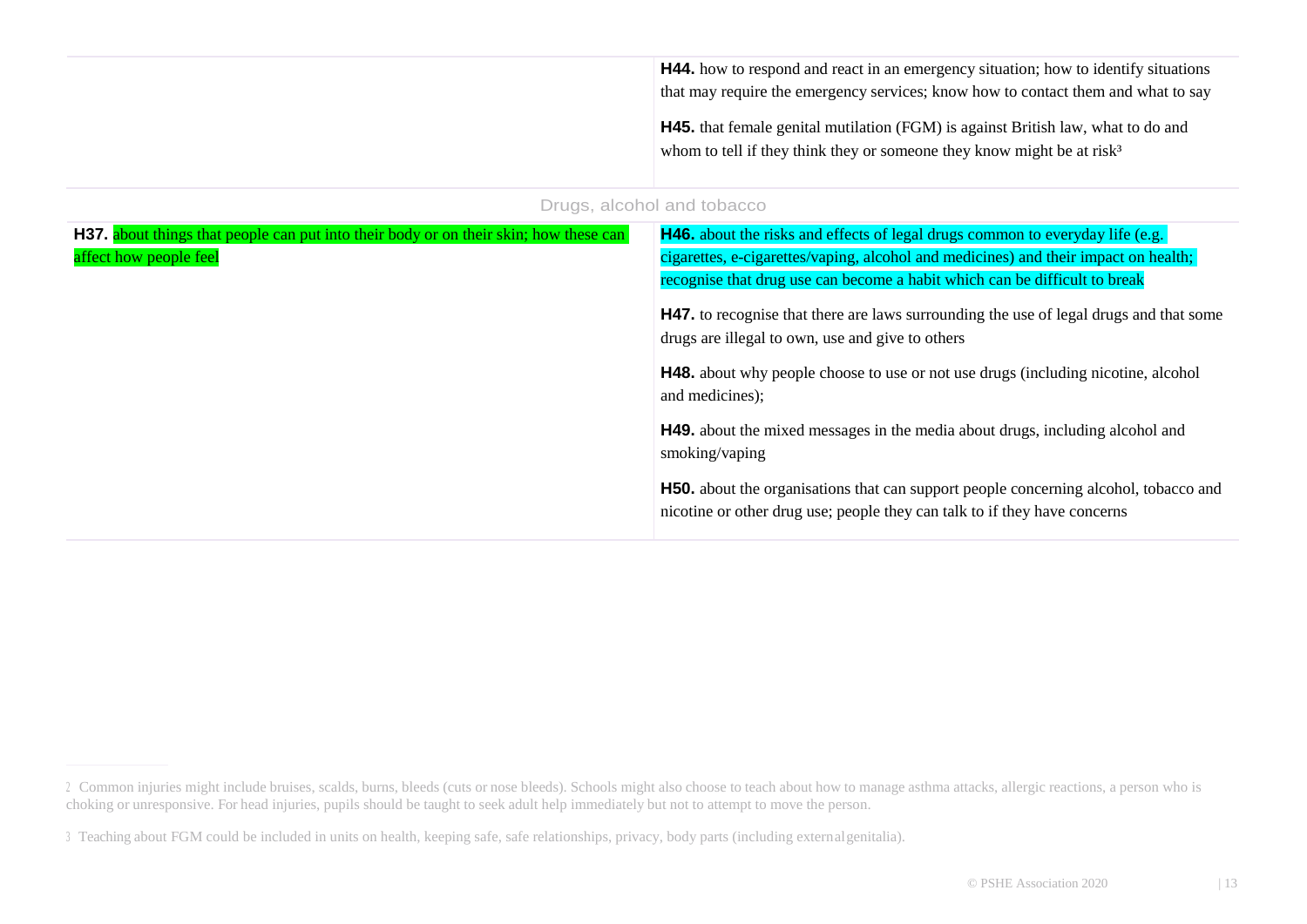#### **CORE THEME 2: RELATIONSHIPS**

| KS1 Learning opportunities in Relationships                                                                                                                                                       | KS2 Learning opportunities in Relationships                                                                                                                                                                                                                         |
|---------------------------------------------------------------------------------------------------------------------------------------------------------------------------------------------------|---------------------------------------------------------------------------------------------------------------------------------------------------------------------------------------------------------------------------------------------------------------------|
| Year 2 Pupils Learn<br>Year 1 Pupils learn                                                                                                                                                        | Pupils learn                                                                                                                                                                                                                                                        |
|                                                                                                                                                                                                   | Families and close positive relationships                                                                                                                                                                                                                           |
| R1. about the roles different people (e.g. acquaintances, friends and relatives) play in<br>our lives                                                                                             | R1. to recognise that there are different types of relationships (e.g. friendships, family<br>relationships, romantic relationships, online relationships)                                                                                                          |
| R2. to identify the people who love and care for them and what they do to help them feel<br>cared for<br>R3. about different types of families including those that may be different to their own | R2. that people may be attracted to someone emotionally, romantically and sexually;<br>that people may be attracted to someone of the same sex or different sex to them; that<br>gender identity and sexual orientation are different                               |
| R4. to identify common features of family life                                                                                                                                                    | R3. about marriage and civil partnership as a legal declaration of commitment made<br>by two adults who love and care for each other, which is intended to be lifelong                                                                                              |
| R5. that it is important to tell someone (such as their teacher) if something about their<br>family makes them unhappy or worried                                                                 | R4. that forcing anyone to marry against their will is a crime; that help and support is<br>available to people who are worried about this for themselves or others                                                                                                 |
|                                                                                                                                                                                                   | <b>R5.</b> that people who love and care for each other can be in a committed relationship (e.g.<br>marriage), living together, but may also live apart                                                                                                             |
|                                                                                                                                                                                                   | R6. that a feature of positive family life is caring relationships; about the different ways in<br>which people care for one another                                                                                                                                |
|                                                                                                                                                                                                   | R7. to recognise and respect that there are different types of family structure<br>(including single parents, same-sex parents, step-parents, blended families, foster<br>parents); that families of all types can give family members love, security and stability |
|                                                                                                                                                                                                   | <b>R8.</b> to recognise other shared characteristics of healthy family life, including<br>commitment, care, spending time together; being there for each other in times of<br>difficulty                                                                            |
|                                                                                                                                                                                                   | R9. how to recognise if family relationships are making them feel unhappy or<br>unsafe, and how to seek help or advice                                                                                                                                              |
|                                                                                                                                                                                                   |                                                                                                                                                                                                                                                                     |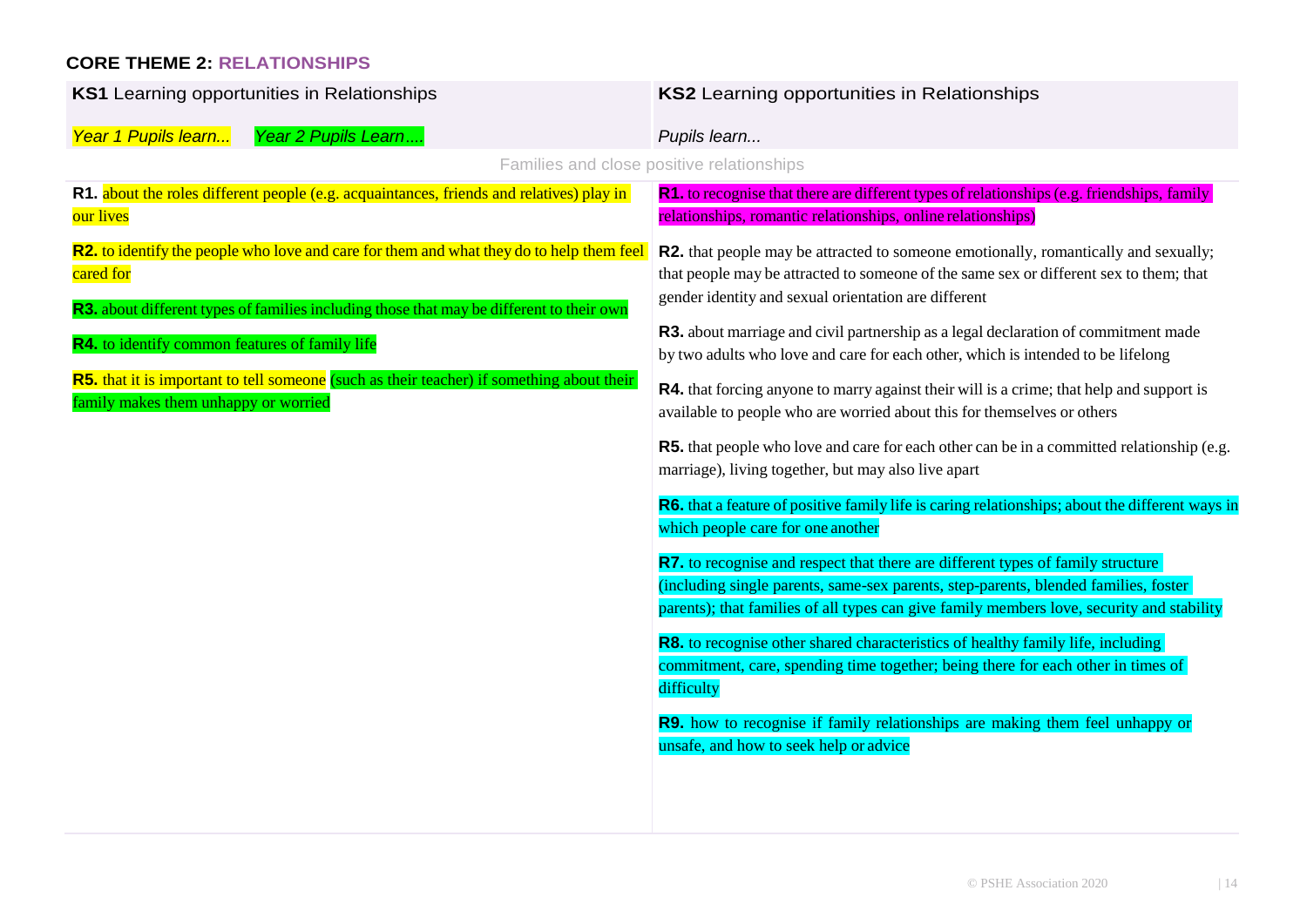|                                                                                                                                                                                                                                         | Friendships                                                                                                                                                                                                                                                                                              |
|-----------------------------------------------------------------------------------------------------------------------------------------------------------------------------------------------------------------------------------------|----------------------------------------------------------------------------------------------------------------------------------------------------------------------------------------------------------------------------------------------------------------------------------------------------------|
| R6. about how people make friends and what makes a good friendship                                                                                                                                                                      | <b>R10.</b> about the importance of friendships; strategies for building positive<br>friendships; how positive friendships support wellbeing                                                                                                                                                             |
| R7. about how to recognise when they or someone else feels lonely and what to do<br>R8. simple strategies to resolve arguments between friends positively<br><b>R9.</b> how to ask for help if a friendship is making them feel unhappy | R11. what constitutes a positive healthy friendship (e.g. mutual respect, trust,<br>truthfulness, loyalty, kindness, generosity, sharing interests and experiences, support<br>with problems and difficulties); that the same principles apply to online friendships<br>as to face-to-face relationships |
|                                                                                                                                                                                                                                         | <b>R12.</b> to recognise what it means to 'know someone online' and how this differs from<br>knowing someone face-to-face; risks of communicating online with others not known<br>face-to-face<br>R13. the importance of seeking support if feeling lonely or excluded                                   |
|                                                                                                                                                                                                                                         | R14. that healthy friendships make people feel included; recognise when others may<br>feel lonely or excluded; strategies for how to include them<br>R15. strategies for recognising and managing peer influence and a desire for peer                                                                   |
|                                                                                                                                                                                                                                         | approval in friendships; to recognise the effect of online actions on others<br>R16. how friendships can change over time, about making new friends and the<br>benefits of having different types of friends                                                                                             |
|                                                                                                                                                                                                                                         | R17. that friendships have ups and downs; strategies to resolve disputes and<br>reconcile differences positively and safely                                                                                                                                                                              |
|                                                                                                                                                                                                                                         | <b>R18.</b> to recognise if a friendship (online or offline) is making them feel unsafe or<br>uncomfortable; how to manage this and ask for support ifnecessary                                                                                                                                          |

#### Managing hurtful behaviour and bullying

| <b>R10.</b> that bodies and feelings can be hurt by words and actions; that people can say<br><b>hurtful things online</b>                                                            | <b>R19.</b> about the impact of bullying, including offline and online, and the<br>consequences of hurtful behaviour                                                                      |
|---------------------------------------------------------------------------------------------------------------------------------------------------------------------------------------|-------------------------------------------------------------------------------------------------------------------------------------------------------------------------------------------|
| <b>R11.</b> about how people may feel if they experience hurtful behaviour or bullying                                                                                                | <b>R20.</b> strategies to respond to hurtful behaviour experienced or witnessed, offline and<br>online (including teasing, name-calling, bullying, trolling, harassment or the deliberate |
| <b>R12.</b> that hurtful behaviour (offline and online) including teasing, name-calling,<br>bullying and deliberately excluding others is not acceptable; how to report bullying; the | excluding of others); how to report concerns and get support                                                                                                                              |
| importance of telling a trusted adult                                                                                                                                                 | <b>R21.</b> about discrimination: what it means and how to challenge it                                                                                                                   |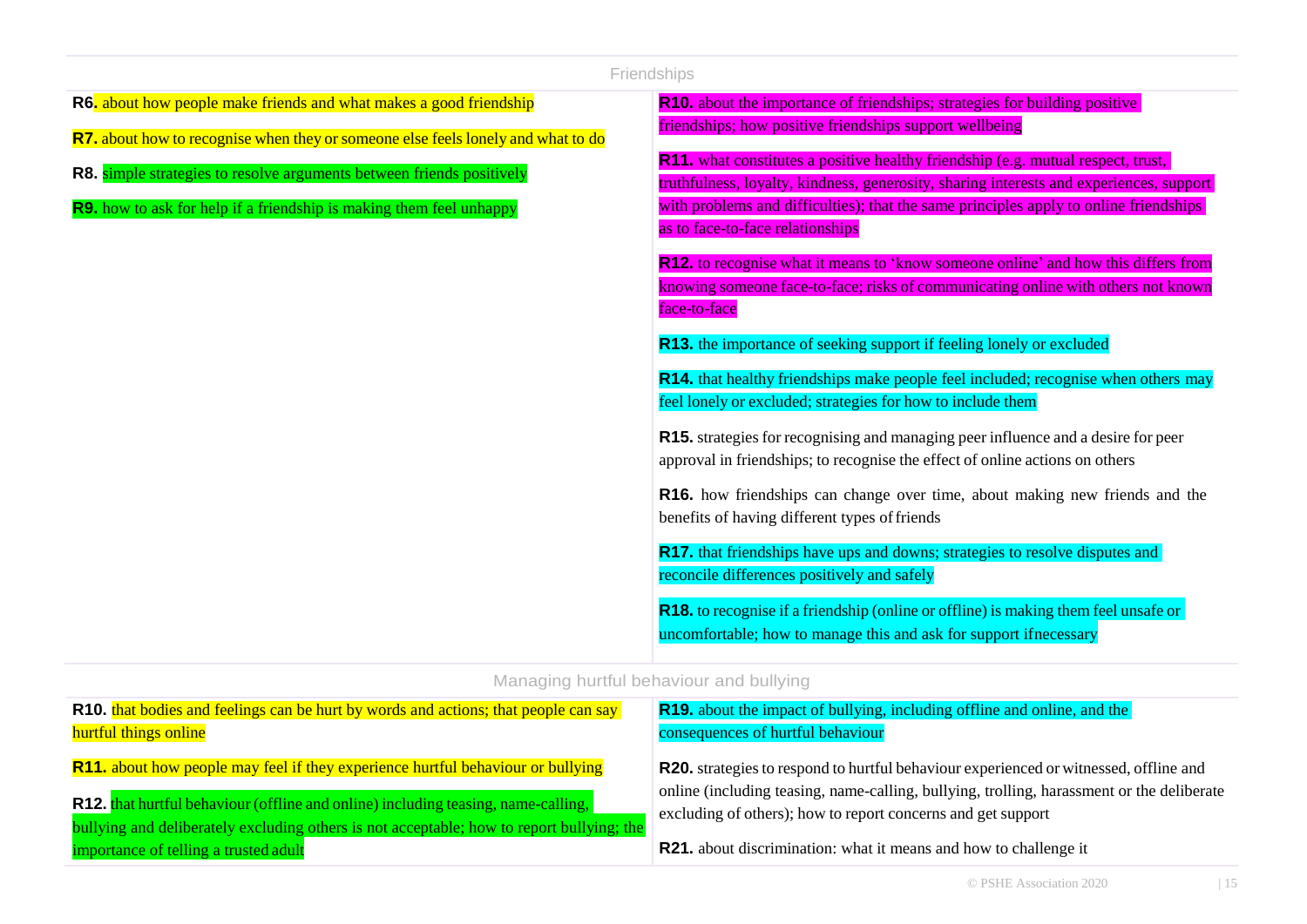| Safe relationships                                                                                                                                                                               |                                                                                                                                                                                                                                                                                                |  |
|--------------------------------------------------------------------------------------------------------------------------------------------------------------------------------------------------|------------------------------------------------------------------------------------------------------------------------------------------------------------------------------------------------------------------------------------------------------------------------------------------------|--|
| <b>R13.</b> to recognise that some things are private and the importance of respecting privacy;<br>that parts of their body covered by underwear are private                                     | <b>R22.</b> about privacy and personal boundaries; what is appropriate in friendships and<br>wider relationships (including online);                                                                                                                                                           |  |
| R14. that sometimes people may behave differently online, including by pretending to<br>be someone they are not<br>R15. how to respond safely to adults they don't know                          | R23. about why someone may behave differently online, including pretending to be<br>someone they are not; strategies for recognising risks, harmful content and contact;<br>how to report concerns<br><b>R24.</b> how to respond safely and appropriately to adults they may encounter (in all |  |
| R16. about how to respond if physical contact makes them feel uncomfortable or unsafe<br>R17. about knowing there are situations when they should ask for permission and also                    | contexts including online) whom they do not know<br><b>R25.</b> recognise different types of physical contact; what is acceptable and                                                                                                                                                          |  |
| when their permission should be sought<br>R18. about the importance of not keeping adults' secrets (only happy surprises that                                                                    | unacceptable; strategies to respond to unwanted physical contact<br>R26. about seeking and giving permission (consent) in different situations                                                                                                                                                 |  |
| others will find out about eventually)<br>R19. <b>basic techniques for resisting pressure to do something they don't want to do</b><br>and which may make them unsafe                            | R27. about keeping something confidential or secret, when this should (e.g. a<br>birthday surprise that others will find out about) or should not be agreed to, and when<br>it is right to break a confidence or share a secret                                                                |  |
| R20. what to do if they feel unsafe or worried for themselves or others; who to ask for<br>help and vocabulary to use when asking for help; importance of keeping trying until<br>they are heard | R28. how to recognise pressure from others to do something unsafe or that makes<br>them feel uncomfortable and strategies for managing this                                                                                                                                                    |  |
|                                                                                                                                                                                                  | R29. where to get advice and report concerns if worried about their own or someone<br>else's personal safety (including online)                                                                                                                                                                |  |
|                                                                                                                                                                                                  | Respecting self and others                                                                                                                                                                                                                                                                     |  |
| R21. about what is kind and unkind behaviour, and how this can affect others                                                                                                                     | <b>R30.</b> that personal behaviour can affect other people; to recognise and model<br>$(0.11.1 + 0.01)$                                                                                                                                                                                       |  |

**R22.** about how to treat themselves and others with respect; how to be polite and courteous

**R23.** to recognise the ways in which they are the same and different to others

**R24.** how to listen to other people and play and work cooperatively

**R25.** how to talk about and share their opinions on things that matter to them

### respectful behaviour online

**R31.** to recognise the importance of self-respect and how this can affect their thoughts and feelings about themselves; that everyone, including them, should expect to be treated politely and with respect by others (including when online and/or anonymous) in school and in wider society; strategies to improve or support courteous, respectful relationships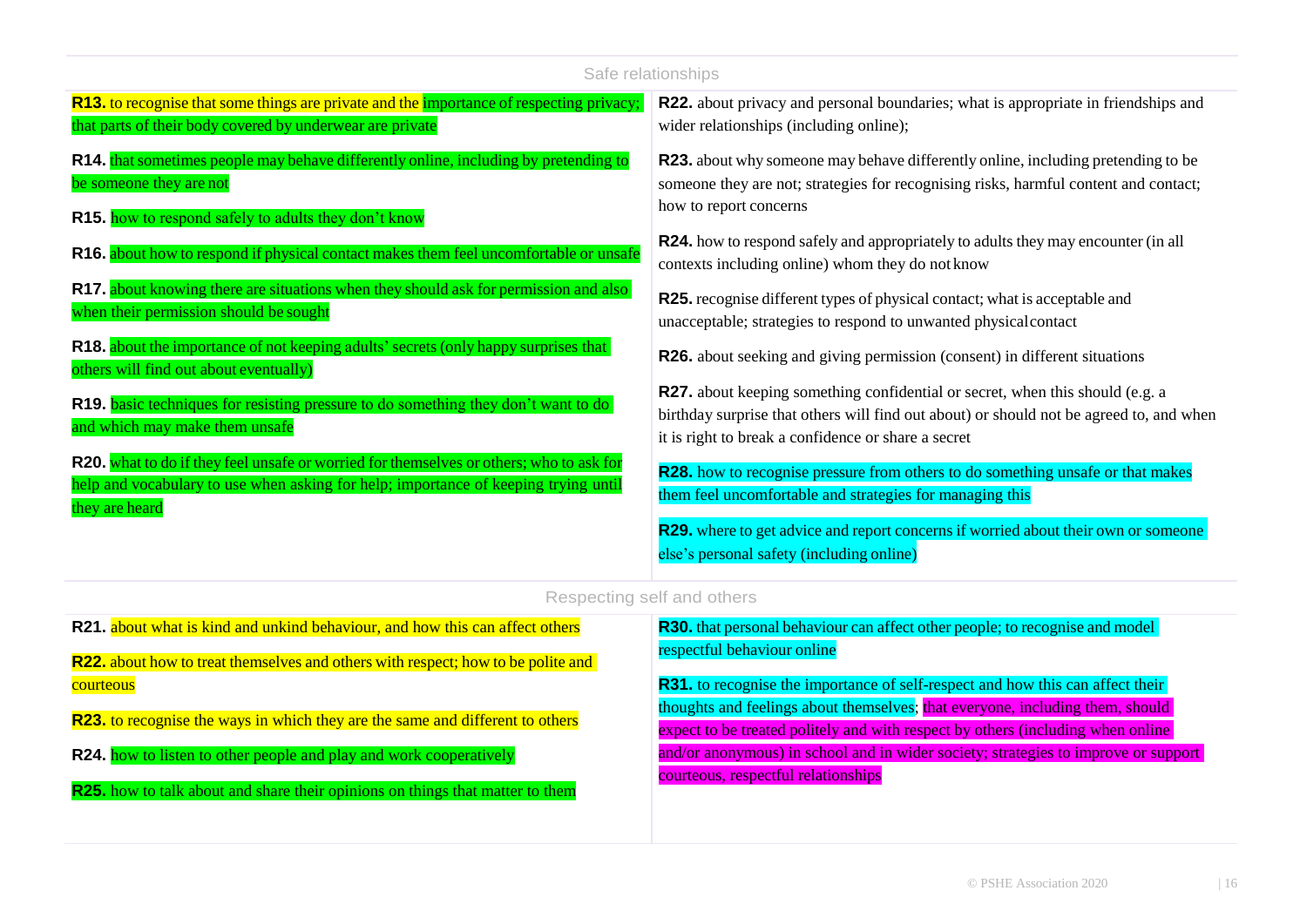**R32.** about respecting the differences and similarities between people and recognising what they have in common with others e.g. physically, in personality or **background R33.** to listen and respond respectfully to a wide range of people, including those whose traditions, beliefs and lifestyle are different to theirown **R34.** how to discuss and debate topical issues, respect other people's point of view

and constructively challenge those they disagreewith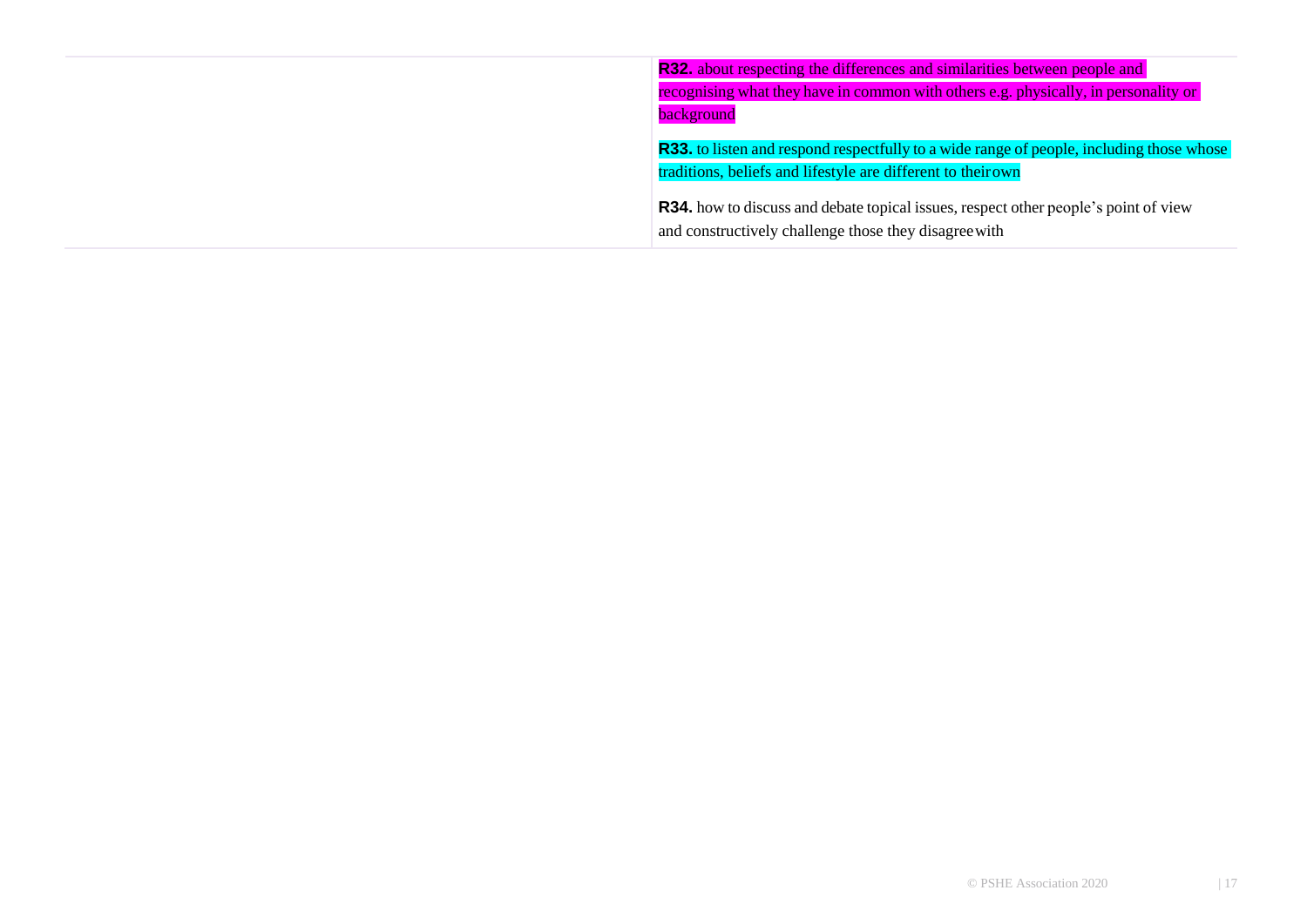#### **CORE THEME 3: LIVING IN THE WIDER WORLD**

| KS1 Learning opportunities in Living in the Wider World                                                                                                                                                                            | KS2 Learning opportunities in Living in the Wider World                                                                                                                                                                                                                                                                                                                                                                                                                                                                                                                                                                                            |
|------------------------------------------------------------------------------------------------------------------------------------------------------------------------------------------------------------------------------------|----------------------------------------------------------------------------------------------------------------------------------------------------------------------------------------------------------------------------------------------------------------------------------------------------------------------------------------------------------------------------------------------------------------------------------------------------------------------------------------------------------------------------------------------------------------------------------------------------------------------------------------------------|
| Year 2 Pupils Learn<br>Year 1 Pupils learn                                                                                                                                                                                         | Pupils learn                                                                                                                                                                                                                                                                                                                                                                                                                                                                                                                                                                                                                                       |
|                                                                                                                                                                                                                                    | Shared responsibilities                                                                                                                                                                                                                                                                                                                                                                                                                                                                                                                                                                                                                            |
| L1. about what rules are, why they are needed, and why different rules are needed for<br>different situations                                                                                                                      | <b>L1.</b> to recognise reasons for rules and laws; consequences of not adhering to rules and<br>laws                                                                                                                                                                                                                                                                                                                                                                                                                                                                                                                                              |
| L2. how people and other living things have different needs; about the responsibilities of<br>caring for them<br>L3. about things they can do to help look after their environment                                                 | L2. to recognise there are human rights, that are there to protect everyone<br><b>L3.</b> about the relationship between rights and responsibilities<br>L4. the importance of having compassion towards others; shared responsibilities we all<br>have for caring for other people and living things; how to show care and concern for<br>others<br>L5. ways of carrying out shared responsibilities for protecting the environment in<br>school and at home; how everyday choices can affect the environment (e.g. reducing,<br>reusing, recycling; food choices)                                                                                 |
|                                                                                                                                                                                                                                    | Communities                                                                                                                                                                                                                                                                                                                                                                                                                                                                                                                                                                                                                                        |
| <b>L4.</b> about the different groups they belong to<br><b>L5.</b> about the different roles and responsibilities people have in their community<br>L6. to recognise the ways they are the same as, and different to, other people | L6. about the different groups that make up their community; what living in a community<br>means<br>L7. to value the different contributions that people and groups make to the community<br>L8. about diversity: what it means; the benefits of living in a diverse community; about<br>valuing diversity within communities<br><b>L9.</b> about stereotypes; how they can negatively influence behaviours and attitudes<br>towards others; strategies for challenging stereotypes<br><b>L10.</b> about prejudice; how to recognise behaviours/actions which discriminate against<br>others; ways of responding to it if witnessed or experienced |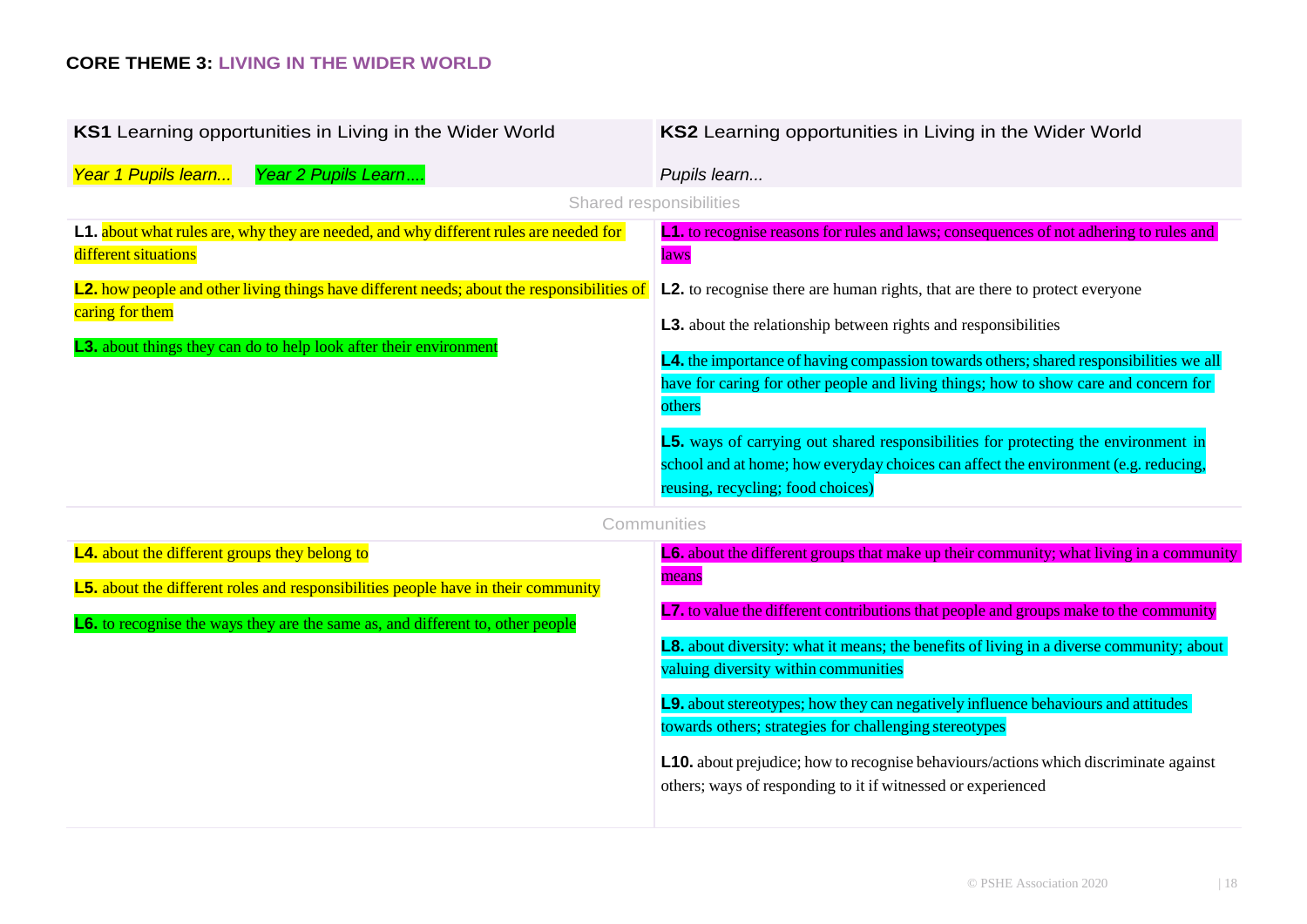| iviedia literacy & digital resilience                                                                                         |                                                                                                                                                                                                                                                                                                                                                                                                                                                                                                                                                                                                                                                                                                                                                                                                               |  |  |  |  |
|-------------------------------------------------------------------------------------------------------------------------------|---------------------------------------------------------------------------------------------------------------------------------------------------------------------------------------------------------------------------------------------------------------------------------------------------------------------------------------------------------------------------------------------------------------------------------------------------------------------------------------------------------------------------------------------------------------------------------------------------------------------------------------------------------------------------------------------------------------------------------------------------------------------------------------------------------------|--|--|--|--|
| <b>L7.</b> about how the internet and digital devices can be used safely to find things out<br>and to communicate with others | <b>L11.</b> recognise ways in which the internet and social media can be used both<br>positively and negatively                                                                                                                                                                                                                                                                                                                                                                                                                                                                                                                                                                                                                                                                                               |  |  |  |  |
| <b>L8.</b> about the role of the internet in everyday life<br><b>L9.</b> that not all information seen online is true         | <b>L12.</b> how to assess the reliability of sources of information online; and how to make<br>safe, reliable choices from search results<br><b>L13.</b> about some of the different ways information and data is shared and used online,<br>including for commercial purposes<br><b>L14.</b> about how information on the internet is ranked, selected and targeted at specific<br>individuals and groups; that connected devices can share information<br><b>L15.</b> recognise things appropriate to share and things that should not be shared on<br>social media; rules surrounding distribution of images<br><b>L16.</b> about how text and images in the media and on social media can be<br>manipulated or invented; strategies to evaluate the reliability of sources and<br>identify misinformation |  |  |  |  |
| Economic wellbeing: Money                                                                                                     |                                                                                                                                                                                                                                                                                                                                                                                                                                                                                                                                                                                                                                                                                                                                                                                                               |  |  |  |  |
| <b>L10.</b> what money is; forms that money comes in; that money comes from different<br>sources                              | <b>L17.</b> about the different ways to pay for things and the choices people have about this<br>1.18 to recognize that people have different attitudes towards saying and spending                                                                                                                                                                                                                                                                                                                                                                                                                                                                                                                                                                                                                           |  |  |  |  |

Media literacy & digital resilience

**L11.** that people make different choices about how to save and spend money

**L12.** about the difference between needs and wants; that sometimes people may not always be able to have the things theywant

**L13.** that money needs to be looked after; different ways of doing this

**L18.** to recognise that people have different attitudes towards saving and spending money; what influences people's decisions; what makes something 'good value for money'

**L19.** that people's spending decisions can affect others and the environment (e.g. Fair trade, buying single-use plastics, or giving to charity)

**L20.** to recognise that people make spending decisions based on priorities, needs and wants

**L21.** different ways to keep track of money

**L22.** about risks associated with money (e.g. money can be won, lost or stolen) and ways of keeping money safe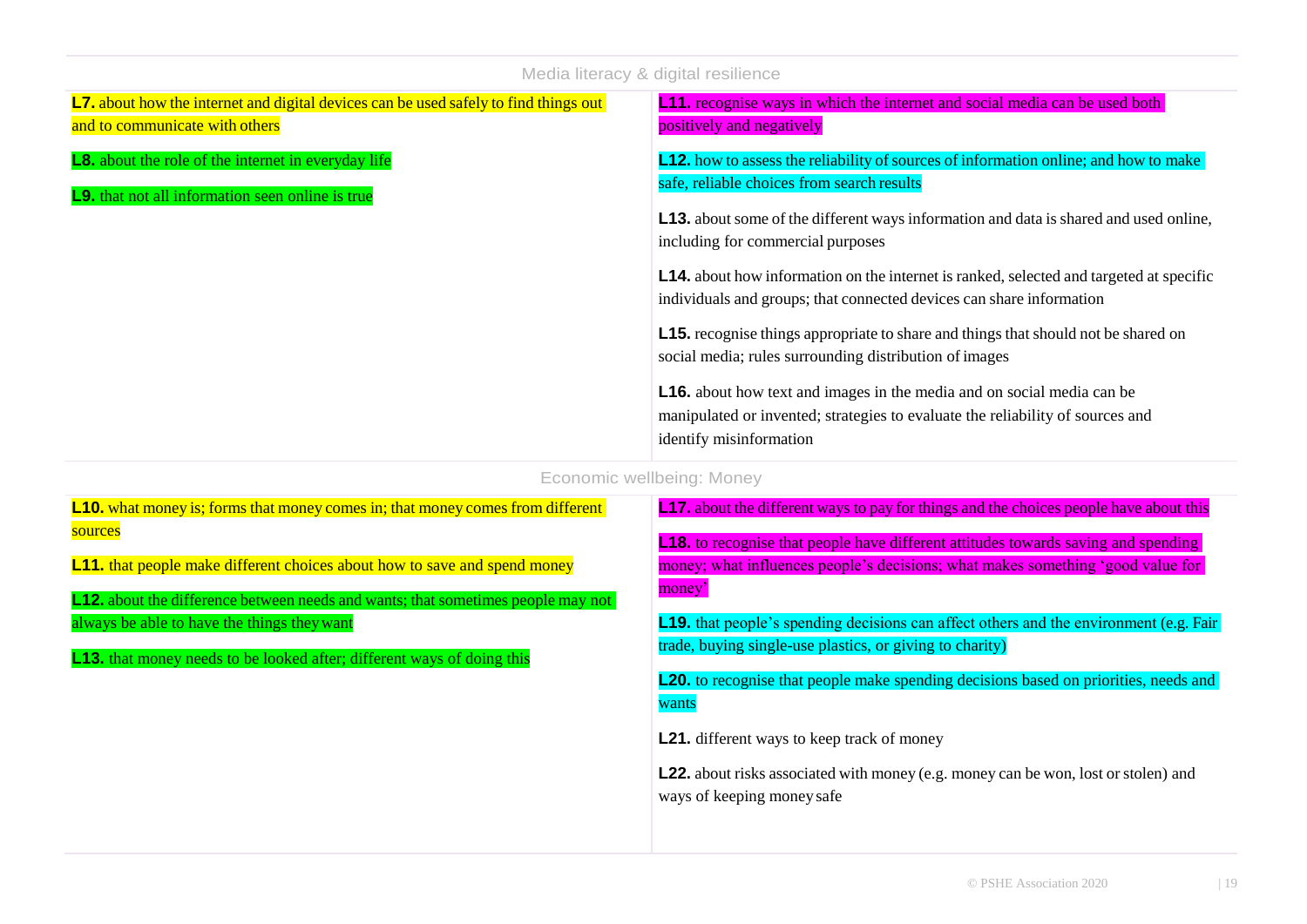**L23.** about the risks involved in gambling; different ways money can be won or lost through gambling-related activities and their impact on health, wellbeing and future aspirations

**L24.** to identify the ways that money can impact on people's feelings and emotions

#### Economic wellbeing: Aspirations, work and career

| <b>L14.</b> that everyone has different strengths                                                | <b>L25.</b> to recognise positive things about themselves and their achievements; set goals                                                                                                                                                                                                        |
|--------------------------------------------------------------------------------------------------|----------------------------------------------------------------------------------------------------------------------------------------------------------------------------------------------------------------------------------------------------------------------------------------------------|
| <b>L15.</b> that jobs help people to earn money to pay for things                                | to help achieve personal outcomes                                                                                                                                                                                                                                                                  |
| <b>L16.</b> different jobs that people they know or people who work in the community do          | <b>L26.</b> that there is a broad range of different jobs/careers that people can have; that<br>people often have more than one career/type of job during their life                                                                                                                               |
| <b>L17.</b> about some of the strengths and interests someone might need to do<br>different jobs | <b>L27.</b> about stereotypes in the workplace and that a person's career aspirations should<br>not be limited by them                                                                                                                                                                             |
|                                                                                                  | <b>L28.</b> about what might influence people's decisions about a job or career (e.g. personal<br>interests and values, family connections to certain trades or businesses, strengths and<br>qualities, ways in which stereotypical assumptions can deter people from aspiring to<br>certain jobs) |
|                                                                                                  | <b>L29.</b> that some jobs are paid more than others and money is one factor which may<br>influence a person's job or career choice; that people may choose to do voluntary work<br>which is unpaid                                                                                                |
|                                                                                                  | <b>L30.</b> about some of the skills that will help them in their future careers e.g.<br>teamwork, communication and negotiation                                                                                                                                                                   |
|                                                                                                  | <b>L31.</b> to identify the kind of job that they might like to do when they are older                                                                                                                                                                                                             |
|                                                                                                  | <b>L32.</b> to recognise a variety of routes into careers (e.g. college, apprenticeship,<br>university)                                                                                                                                                                                            |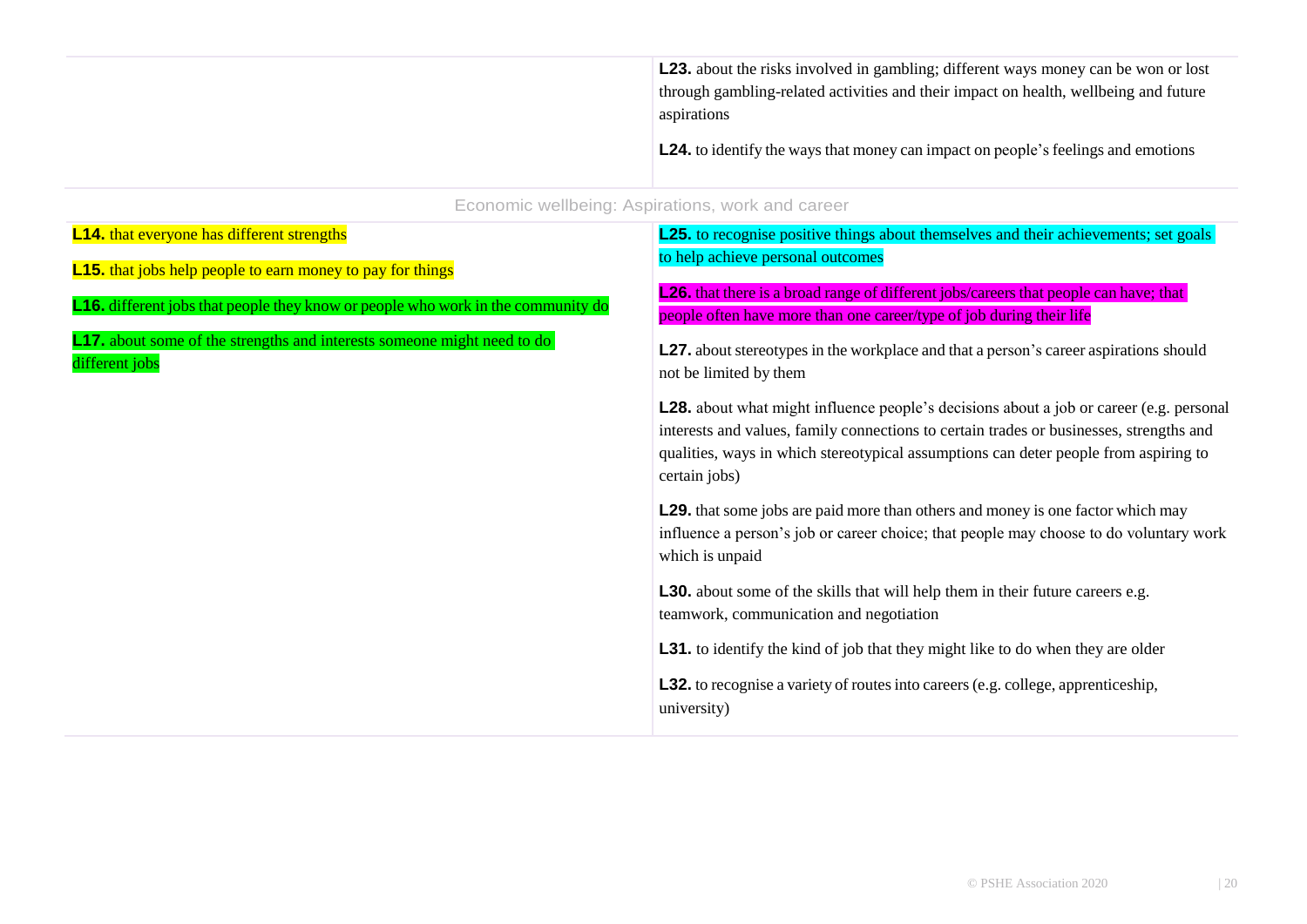

| Module $1(5-7)$<br>Year 1 | Lessons Taught<br>Introducing Yasmin and Tom<br>$\bullet$<br>Friendships and Feelings<br><b>Different Families</b><br>$\bullet$                                                                  |
|---------------------------|--------------------------------------------------------------------------------------------------------------------------------------------------------------------------------------------------|
| Year 2                    | Introducing Yasmin and Tom<br>$\bullet$<br>My Brilliant Body<br>$\bullet$<br>Keeping clean and taking care of myself<br>$\bullet$<br>Naming Body Parts<br>$\bullet$<br>Keeping Safe<br>$\bullet$ |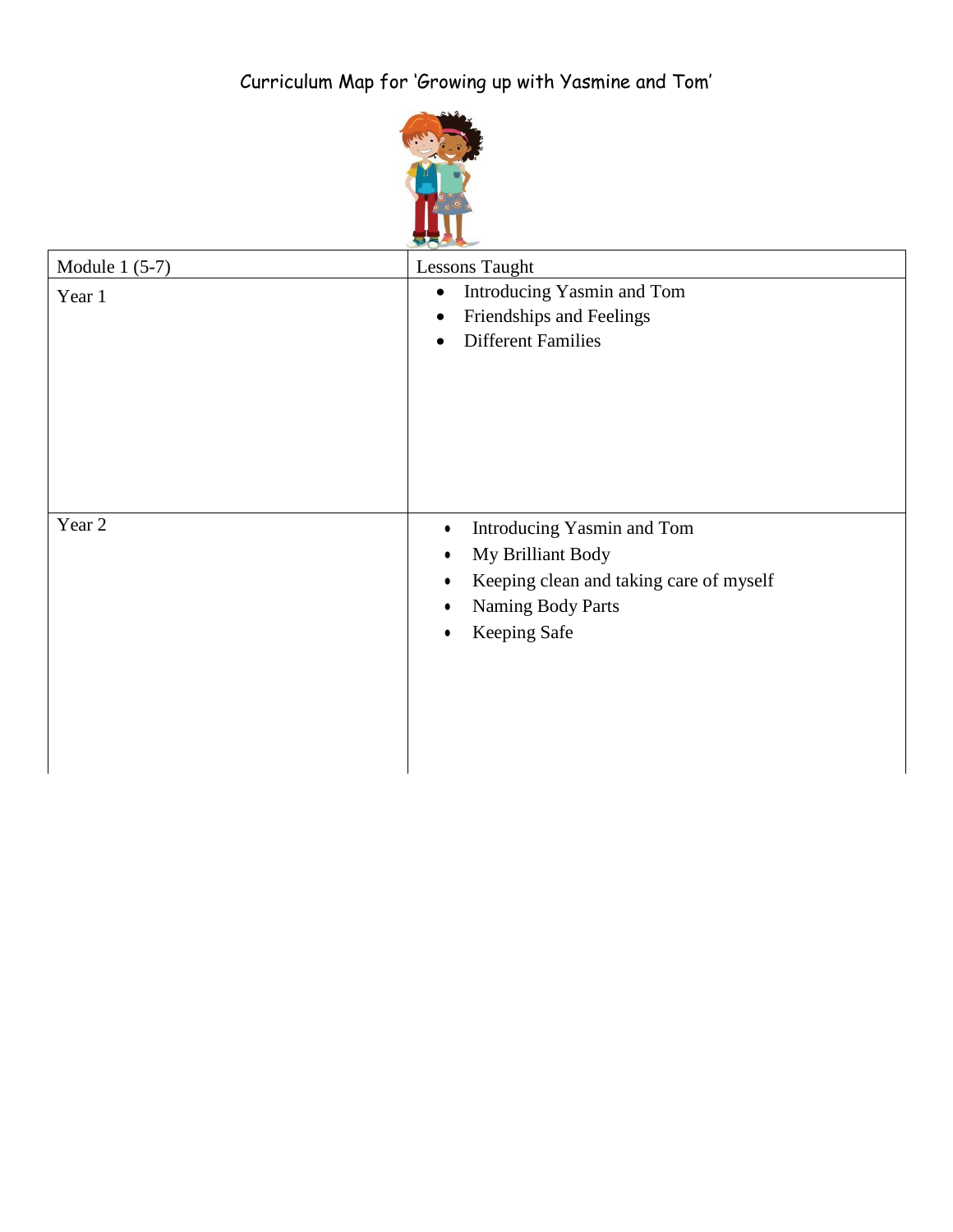| Module 2 (7-9) | Lessons Taught                                                                                                                                                               |
|----------------|------------------------------------------------------------------------------------------------------------------------------------------------------------------------------|
| Year 3         | Introducing Yasmine and Tom<br>Gender stereo types and aspirations<br>Me, myself and I<br>What makes a good friend<br>Families and getting on with our families<br>$\bullet$ |

| Year 4 | My personal and private body parts, keeping safe<br>$\bullet$<br>Body care<br>$\bullet$ |
|--------|-----------------------------------------------------------------------------------------|
|        | Is it risky?<br>$\bullet$                                                               |
|        |                                                                                         |
|        | People who can help us online.<br>$\bullet$                                             |
|        |                                                                                         |
|        |                                                                                         |
|        |                                                                                         |
|        |                                                                                         |
|        |                                                                                         |
|        |                                                                                         |
|        |                                                                                         |
|        |                                                                                         |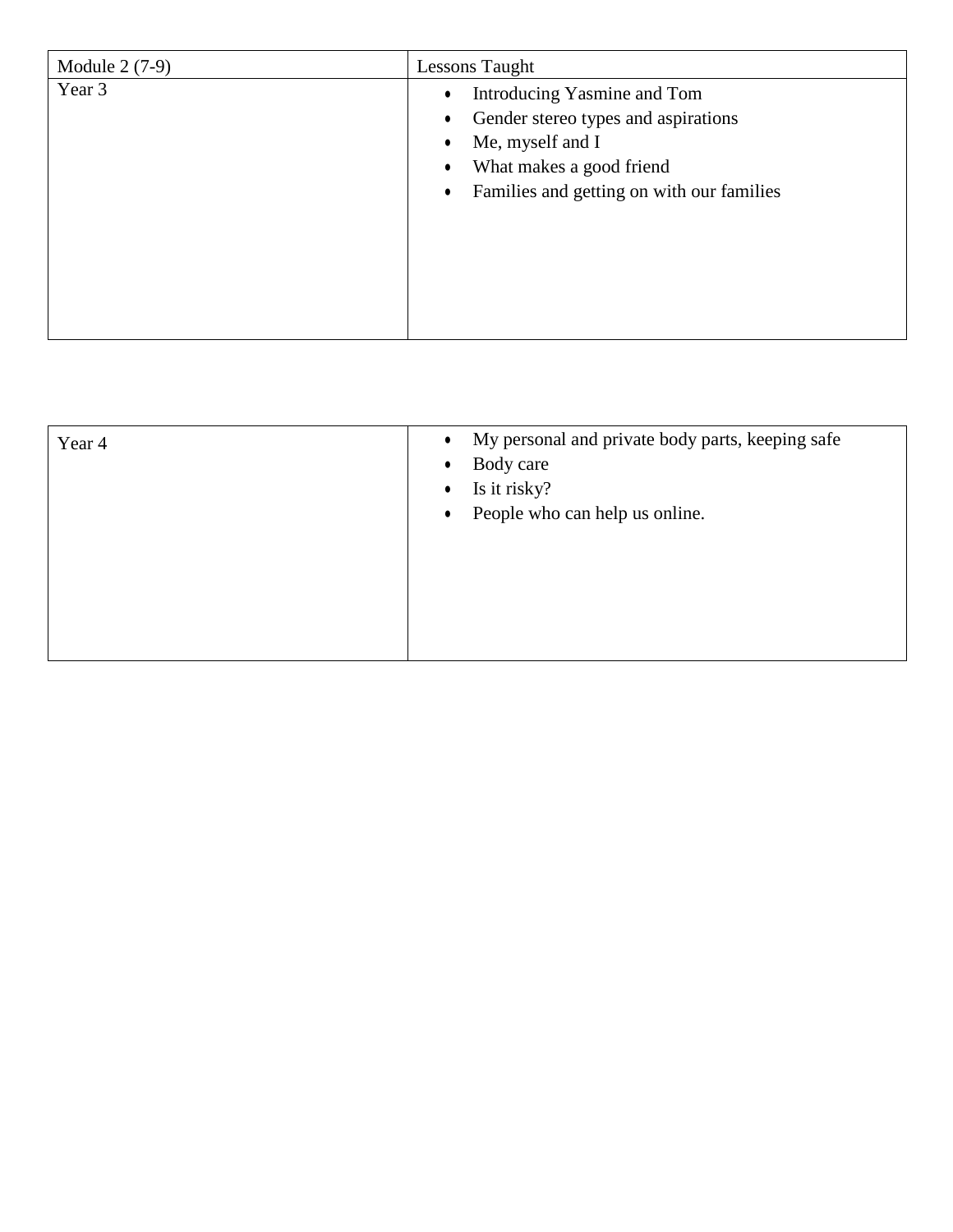## **HOW DO THE PROGRAMMES OF STUDY LEARNING OPPORTUNITIES RELATE TO THE STATUTORY GUIDANCE?**

The learning opportunities in the Programme of Study cover all of the content outlined in the Department for Education's statutory Relationships, Sex and Health Education guidance, and go beyond this to integrate the statutory content within a complete and comprehensive PSHE education programme. The grids below set out where each aspect of the statutory guidance is covered by Programme of Study learning opportunities in key stages 1-2.

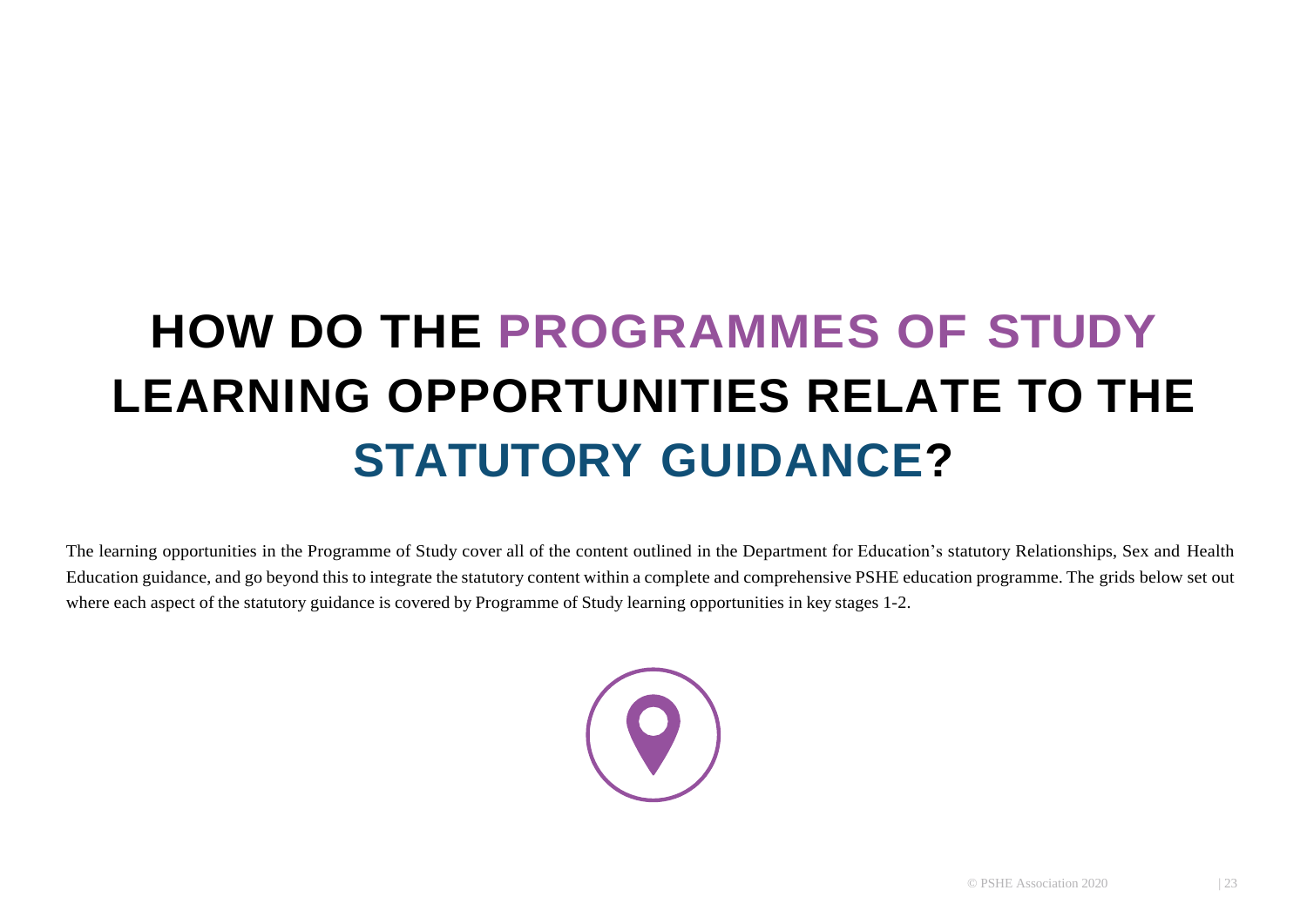|                     |           | By the end of primary school:                                                                                                                                                                                                                  | KS <sub>1</sub>        | <b>KS2</b>                    |
|---------------------|-----------|------------------------------------------------------------------------------------------------------------------------------------------------------------------------------------------------------------------------------------------------|------------------------|-------------------------------|
|                     |           | Pupils should know:                                                                                                                                                                                                                            |                        |                               |
|                     |           | that families are important for children growing up because they can give love, security and stability.                                                                                                                                        | R <sub>2</sub>         | R <sub>6</sub>                |
| care for me         |           | the characteristics of healthy family life, commitment to each other, including in times of difficulty, protection and care for children and other family<br>members, the importance of spending time together and sharing each other's lives. | <b>R1, R4</b>          | R <sub>8</sub>                |
| who                 |           | that others' families, either in school or in the wider world, sometimes look different from their family, but that they should respect those differences<br>and know that other children's families are also characterised by love and care.  | H22,<br>R <sub>3</sub> | <b>R2, R7</b>                 |
| Families and people |           | that stable, caring relationships, which may be of different types, are at the heart of happy families, and are important for children's security as they<br>grow up.                                                                          | R <sub>3</sub>         | R1, R6,<br>R7                 |
|                     |           | that marriage represents a formal and legally recognised commitment of two people to each other which is intended to be lifelong.                                                                                                              | R4                     | <b>R3, R5</b>                 |
|                     |           | how to recognise if family relationships are making them feel unhappy or unsafe, and how to seek help or advice from others if needed.                                                                                                         | R <sub>5</sub>         | <b>R4, R9</b>                 |
|                     | $\bullet$ | how important friendships are in making us feel happy and secure, and how people choose and make friends.                                                                                                                                      | R <sub>6</sub>         | <b>R10</b>                    |
|                     |           | the characteristics of friendships, including mutual respect, truthfulness, trustworthiness, loyalty, kindness, generosity, trust, sharing interests and<br>experiences and support with problems and difficulties.                            | R <sub>6</sub>         | <b>R11</b>                    |
| Caring friendships  |           | that healthy friendships are positive and welcoming towards others, and do not make others feel lonely or excluded.                                                                                                                            | R <sub>7</sub>         | R <sub>13</sub><br><b>R14</b> |
|                     |           | that most friendships have ups and downs, and that these can often be worked through so that the friendship is repaired or even strengthened, and<br>that resorting to violence is never right.                                                | R <sub>8</sub>         | <b>R16</b>                    |
|                     | $\bullet$ | how to recognise who to trust and who not to trust, how to judge when a friendship is making them feel unhappy or uncomfortable, managing<br>conflict, how to manage these situations and how to seek help or advice from others, if needed.   | R <sub>9</sub>         | <b>R18</b>                    |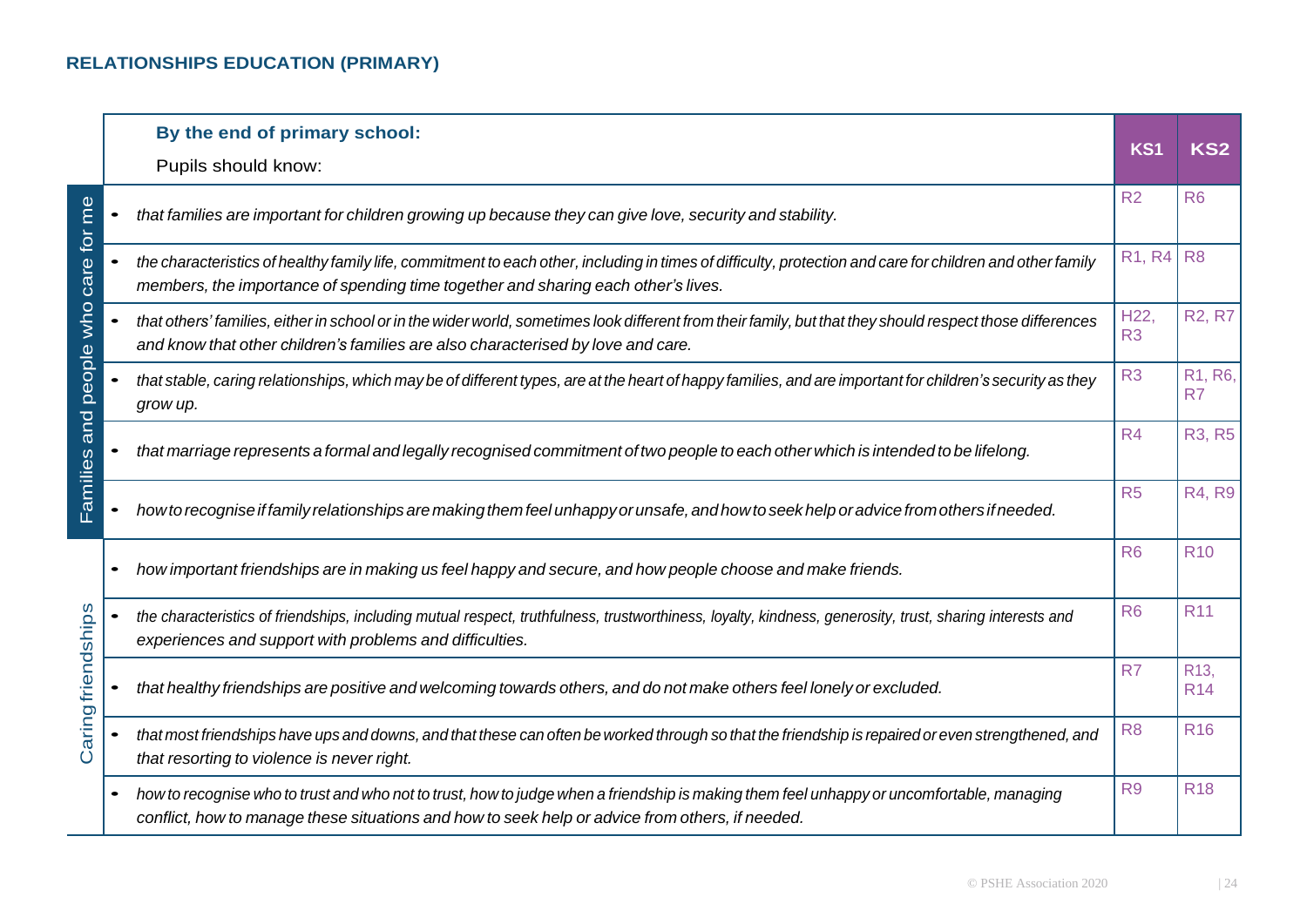|                      |           | the importance of respecting others, even when they are very different from them (for example, physically, in character, personality or backgrounds),<br>or make different choices or have different preferences or beliefs. | H22,<br>R23,<br>L4, L6                             | R32,<br>R33,<br>L <sub>6</sub>          |
|----------------------|-----------|------------------------------------------------------------------------------------------------------------------------------------------------------------------------------------------------------------------------------|----------------------------------------------------|-----------------------------------------|
|                      |           | practical steps they can take in a range of different contexts to improve or support respectful relationships.                                                                                                               | <b>R6, R8</b>                                      | R33,<br><b>R34</b>                      |
|                      |           | the conventions of courtesy and manners.                                                                                                                                                                                     | <b>R22</b>                                         | <b>R33</b>                              |
|                      |           | the importance of self-respect and how this links to their own happiness.                                                                                                                                                    | H21,<br><b>H23</b><br><b>R22</b>                   | <b>R31</b>                              |
|                      |           | that in school and in wider society they can expect to be treated with respect by others, and that in turn they should show due respect to others,<br>including those in positions of authority.                             | R22,<br><b>H22</b>                                 | <b>R31</b>                              |
|                      |           | about different types of bullying (including cyberbullying), the impact of bullying, responsibilities of bystanders (primarily reporting bullying to an<br>adult) and how to gethelp.                                        | R <sub>10</sub> ,<br>R <sub>11</sub><br><b>R12</b> | R <sub>19</sub> ,<br>R20.<br><b>R28</b> |
|                      |           | what a stereotype is, and how stereotypes can be unfair, negative or destructive.                                                                                                                                            | L4                                                 | R21,<br>L7, L8,<br>L <sub>9</sub>       |
|                      |           | the importance of permission-seeking and giving in relationships with friends, peers and adults.                                                                                                                             | R <sub>15</sub> ,<br><b>R17</b>                    | R22,<br><b>R26</b>                      |
|                      | $\bullet$ | that people sometimes behave differently online, including by pretending to be someone they are not.                                                                                                                         | <b>R14</b>                                         | <b>R23</b>                              |
|                      |           | that the same principles apply to online relationships as to face-to-face relationships, including the importance of respect for others online including<br>when we are anonymous.                                           | <b>R12</b>                                         | R24,<br>R30,<br><b>R31</b>              |
| Online relationships |           | the rules and principles for keeping safe online, how to recognise risks, harmful content and contact, and how to report them.                                                                                               | <b>R20</b>                                         | R24,<br><b>R29</b>                      |
|                      |           | how to critically consider their online friendships and sources of information including awareness of the risks associated with people they have never<br>met.                                                               | <b>R15</b>                                         | <b>R24</b>                              |
|                      |           | how information and data is shared and used online.                                                                                                                                                                          | <b>H34</b>                                         | L13<br>L14                              |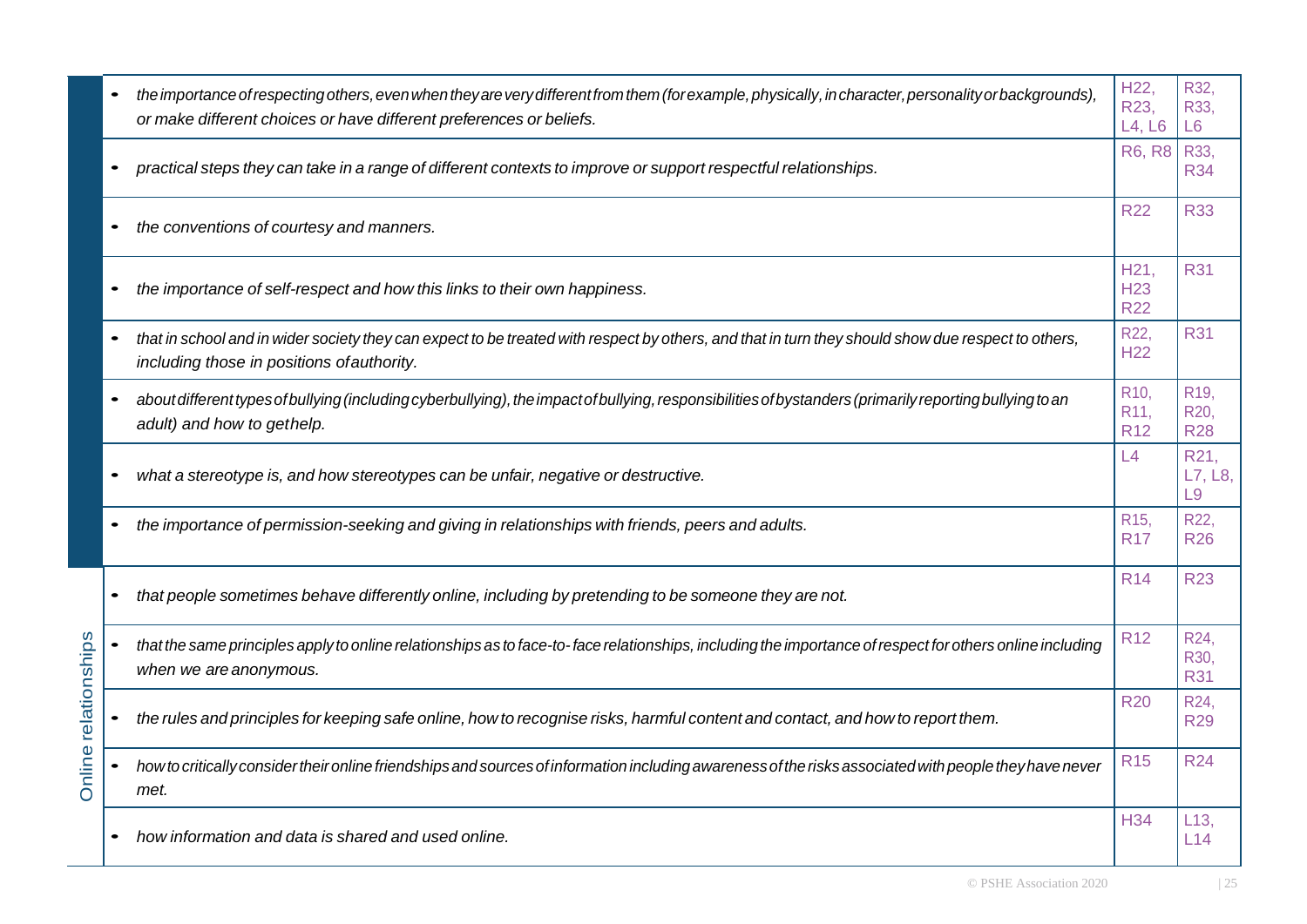|          | what sorts of boundaries are appropriate in friendships with peers and others (including in a digital context)                                                              | <b>R17</b>                                                | <b>R22</b>         |
|----------|-----------------------------------------------------------------------------------------------------------------------------------------------------------------------------|-----------------------------------------------------------|--------------------|
|          | aboutthe concept of privacy and the implications of it for both children and adults; including that it is not always right to keep secrets if they relate<br>to being safe. | R <sub>13</sub><br><b>R18</b>                             | <b>R27</b>         |
|          | thateachperson's body belongs to them, and the differences between appropriate and inappropriate or unsafe physical, and other, contact.                                    | R <sub>13</sub>                                           | H45,<br><b>R25</b> |
| ≌<br>sai | how to respond safely and appropriately to adults they may encounter (in all contexts, including online) whom they do not know.                                             | R <sub>14</sub> ,<br>R <sub>15</sub> ,<br>R <sub>19</sub> | <b>R24</b>         |
| Being    | how to recognise and report feelings of being unsafe or feeling bad about any adult.                                                                                        | <b>R20</b>                                                | <b>R29</b>         |
|          | how to ask for advice or help for themselves or others, and to keep trying until they are heard.                                                                            | <b>R20</b>                                                | <b>R29</b>         |
|          | how to report concerns or abuse, and the vocabulary and confidence needed to do so.                                                                                         | <b>R20</b>                                                | R29,<br>H45        |
|          | where to get advice e.g. family, school and/or other sources.                                                                                                               | <b>R20</b>                                                | <b>R29</b>         |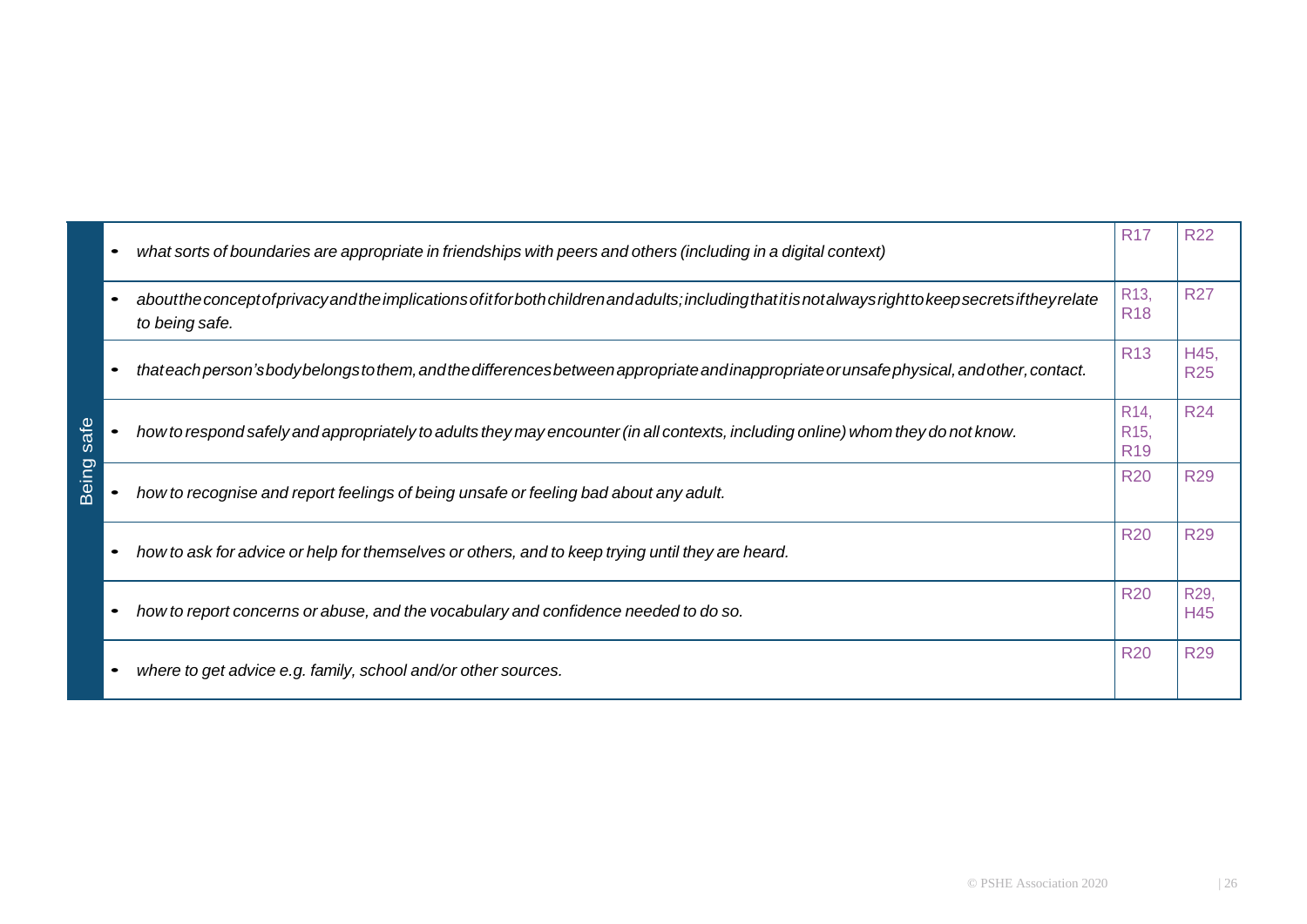|                 | By the end of primary school:<br>Pupils should know:                                                                                                                                                                                                                                    | KS <sub>1</sub>                                         | <b>KS2</b>                    |
|-----------------|-----------------------------------------------------------------------------------------------------------------------------------------------------------------------------------------------------------------------------------------------------------------------------------------|---------------------------------------------------------|-------------------------------|
|                 | that mental wellbeing is a normal part of daily life, in the same way as physical health.                                                                                                                                                                                               | H1                                                      | <b>H15</b>                    |
|                 | that there is a normal range of emotions (e.g. happiness, sadness, anger, fear, surprise, nervousness) and scale of emotions that all humans<br>experience in relation to different experiences and situations.                                                                         | H11,<br>H <sub>12</sub> ,<br>H13,<br>H14                | <b>H17</b>                    |
|                 | how to recognise and talk about their emotions, including having a varied vocabulary of words to use when talking about their own and others'<br>feelings.                                                                                                                              | H <sub>15</sub> ,<br><b>H16</b>                         | H <sub>19</sub>               |
| ental wellbeing | how to judge whether what they are feeling and how they are behaving is appropriate and proportionate.                                                                                                                                                                                  | H <sub>18</sub> ,<br>H <sub>19</sub>                    | H20<br>H <sub>21</sub>        |
|                 | the benefits of physical exercise, time outdoors, community participation, voluntary and service-based activity on mental wellbeing and happiness.                                                                                                                                      | <b>H17</b>                                              | H <sub>16</sub>               |
|                 | simple self-care techniques, including the importance of rest, time spent with friends and family and the benefits of hobbies and interests.                                                                                                                                            | H <sub>18</sub> ,<br>H <sub>20</sub><br>H <sub>24</sub> | H <sub>16</sub>               |
|                 | isolation and loneliness can affect children and that it is very important for children to discuss their feelings with an adult and seek support.                                                                                                                                       | H24.<br>H27,<br>R7                                      | H <sub>24</sub><br><b>R13</b> |
|                 | that bullying (including cyberbullying) has a negative and often lasting impact on mental wellbeing.                                                                                                                                                                                    | R <sub>10</sub><br><b>R11</b>                           | R <sub>19</sub>               |
|                 | where and how to seek support (including recognising the triggers for seeking support), including whom in school they should speak to if they are<br>worried about their own or someone else's mental wellbeing or ability to control their emotions (including issues arising online). | H <sub>19</sub> ,<br><b>R12</b>                         | H21,<br><b>R20</b>            |
|                 | it is common for people to experience mental ill health. For many people who do, the problems can be resolved if the right support is made available,<br>especially if accessed early enough.                                                                                           | H <sub>24</sub>                                         | H <sub>22</sub>               |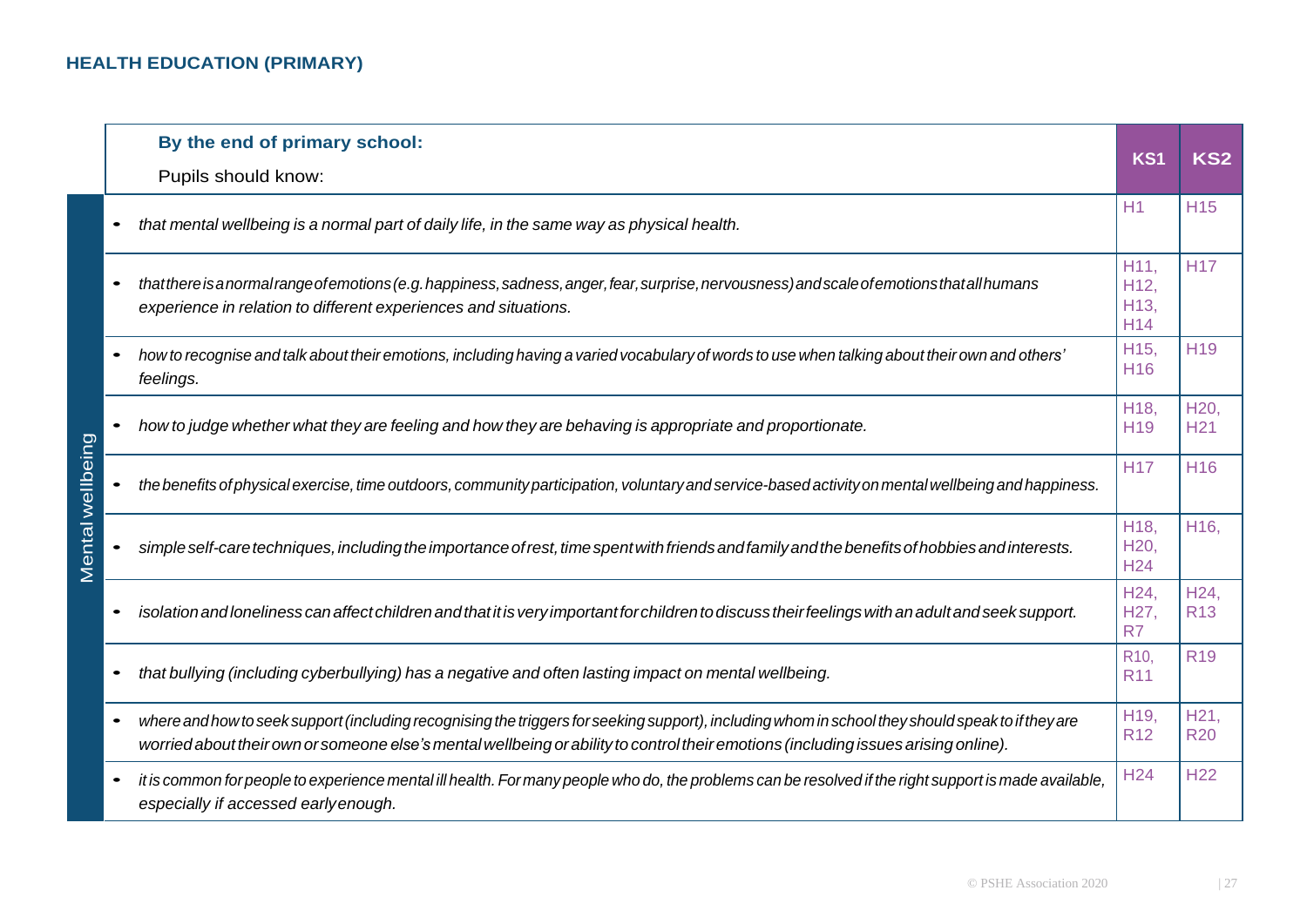|                     | $\bullet$ | that for most people the internet is an integral part of life and has many benefits.                                                                                                                                         | L7, L8                        | L11                      |
|---------------------|-----------|------------------------------------------------------------------------------------------------------------------------------------------------------------------------------------------------------------------------------|-------------------------------|--------------------------|
|                     |           | about the benefits of rationing time spent online, the risks of excessive time spent on electronic devices and the impact of positive and negative<br>content online on their own and others' mental and physical wellbeing. | H <sub>9</sub>                | H <sub>13</sub>          |
| safety and harms    |           | how to consider the effect of their online actions on others and know how to recognise and display respectful behaviour online and the<br>importance of keeping personal information private.                                | R <sub>10</sub><br><b>R12</b> | R30.<br>L11,<br>L15      |
|                     |           | why social media, some computer games and online gaming, for example, are age restricted.                                                                                                                                    | <b>H28</b>                    | H37,<br>L23              |
|                     |           | that the internet can also be a negative place where online abuse, trolling, bullying and harassment can take place, which can have a negative<br>impact on mental health.                                                   | <b>H34</b>                    | H37,<br>R20,<br>L11,     |
| Internet            |           | how to be a discerning consumer of information online including understanding that information, including that from search engines, is ranked,<br>selected and targeted.                                                     | L <sub>9</sub>                | L12<br>L13<br>L14<br>L16 |
|                     |           | where and how to report concerns and get support with issues online.                                                                                                                                                         | <b>H34</b>                    | <b>H42</b>               |
|                     |           | the characteristics and mental and physical benefits of an active lifestyle.                                                                                                                                                 | H1                            | H7                       |
| fitness             |           | the importance of building regular exercise into daily and weekly routines and how to achieve this; for example walking or cycling to school, a daily<br>active mile or other forms of regular, vigorous exercise.           | H3                            | H7                       |
| Physical health and |           | the risks associated with an inactive lifestyle (including obesity).                                                                                                                                                         | H <sub>3</sub>                | H4, H7                   |
|                     |           | how and when to seek support including which adults to speak to in school if they are worried about their health.                                                                                                            | H <sub>10</sub>               | H <sub>14</sub>          |
|                     | $\bullet$ | what constitutes a healthy diet (including understanding calories and other nutritional content).                                                                                                                            | <b>H2, H3</b>                 | <b>H1, H6</b>            |
|                     |           | the principles of planning and preparing a range of healthy meals.                                                                                                                                                           | H2                            | H <sub>6</sub>           |
| Healthy eating      |           | the characteristics of a poor diet and risks associated with unhealthy eating (including, for example, obesity and tooth decay) and other<br>behaviours (e.g. the impact of alcohol on diet or health).                      | H <sub>2</sub>                | H2, H3<br>H <sub>6</sub> |